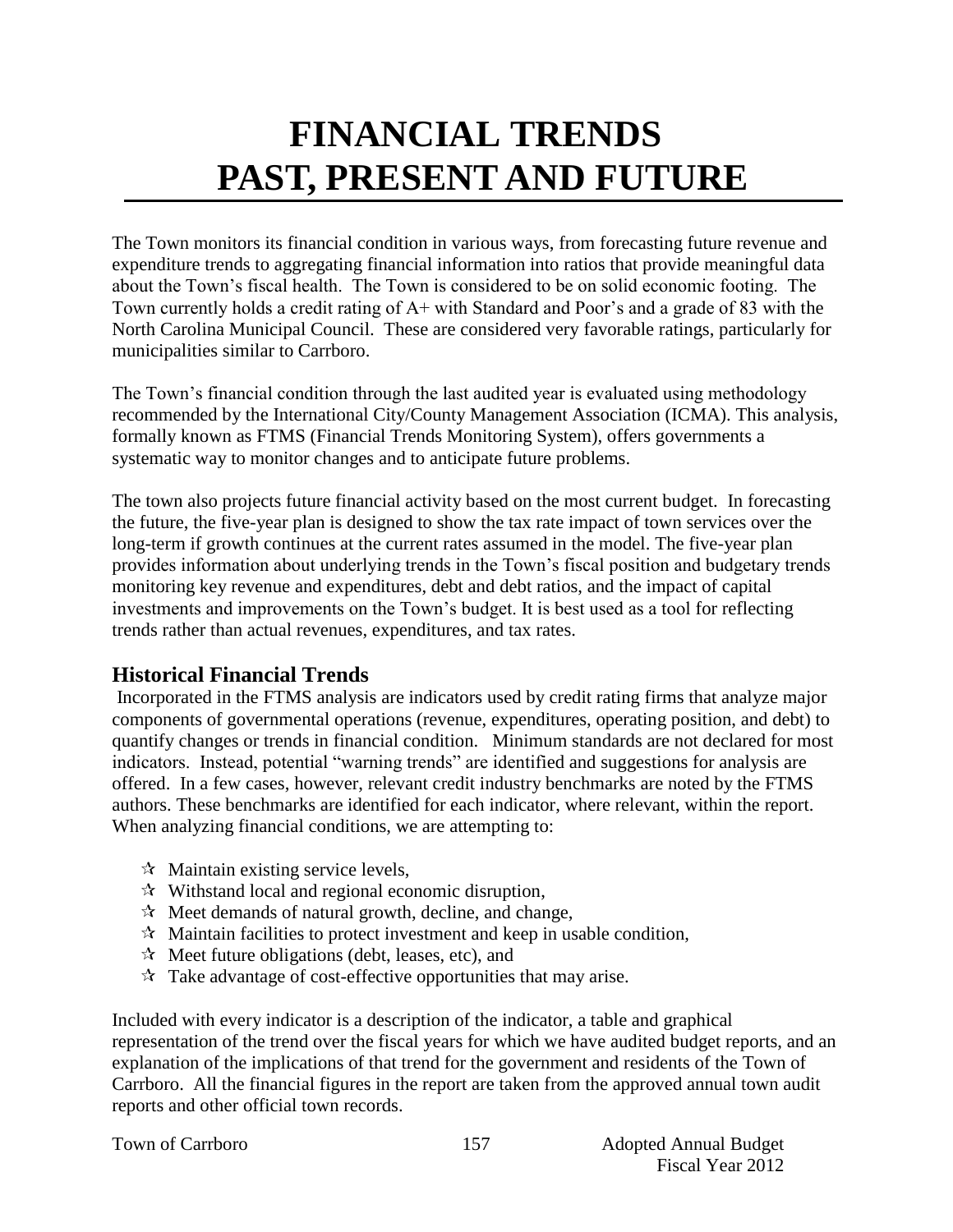Several indicators used throughout the report present dollar figures that have been adjusted for inflation using the Consumer Price Index (CPI) provided by the Bureau of Labor Statistics. By illustrating figures in constant dollars the effects of inflation are removed. The analyses illustrate historical trends for the General Fund and Special Revenue Funds (Capital Reserve Funds, Grant Funds and Revolving Loan Fund). All per capita figures were calculated using population figures used by the North Carolina Department of Revenue to distribute sales tax revenue. They, in turn, rely on Census and state demographics information.

#### **Revenue Indicators**

Revenues can be analyzed to determine the local government's capacity to provide services. Important issues to consider in revenue analysis are growth, flexibility, elasticity, dependability, diversity, and administration. Under ideal situations revenues grow at a rate equal to or greater than the combined effects of inflation and expenditures. Revenues should be sufficiently flexible to allow adjustments to changing conditions.



## **Operating Revenue Per Capita**

| Year                             |  | 2005-06      | 2006-07      | 2007-08      | 2008-09      | 2009-10      |
|----------------------------------|--|--------------|--------------|--------------|--------------|--------------|
|                                  |  |              |              |              |              |              |
| Net Operating Revenue (adjusted) |  | \$12,213,171 | \$13,672,741 | \$13,154,204 | \$13,270,130 | \$13,027,292 |
| Population                       |  | 17,648       | 18,423       | 18,611       | 19.479       | 19,891       |
| Net Operating Revenue Per Capita |  |              |              |              |              |              |
| (adjusted)                       |  | \$692        | \$742        | \$707        | \$681        | \$655        |

**Warning Trend: Decreasing operating revenues per capita (constant dollars). Formula: Operating Revenues per Capita (adjusted dollars)/Population**

#### **Description**

Examining per capita revenues shows changes in revenues relative to changes in population size. As population increases, it might be expected that revenues and the need for services would increase proportionally, and therefore the level of per capita revenues would remain at least constant in real terms. If per capita revenues are decreasing, the government may be unable to maintain existing service levels unless it finds new revenue sources or ways to provide existing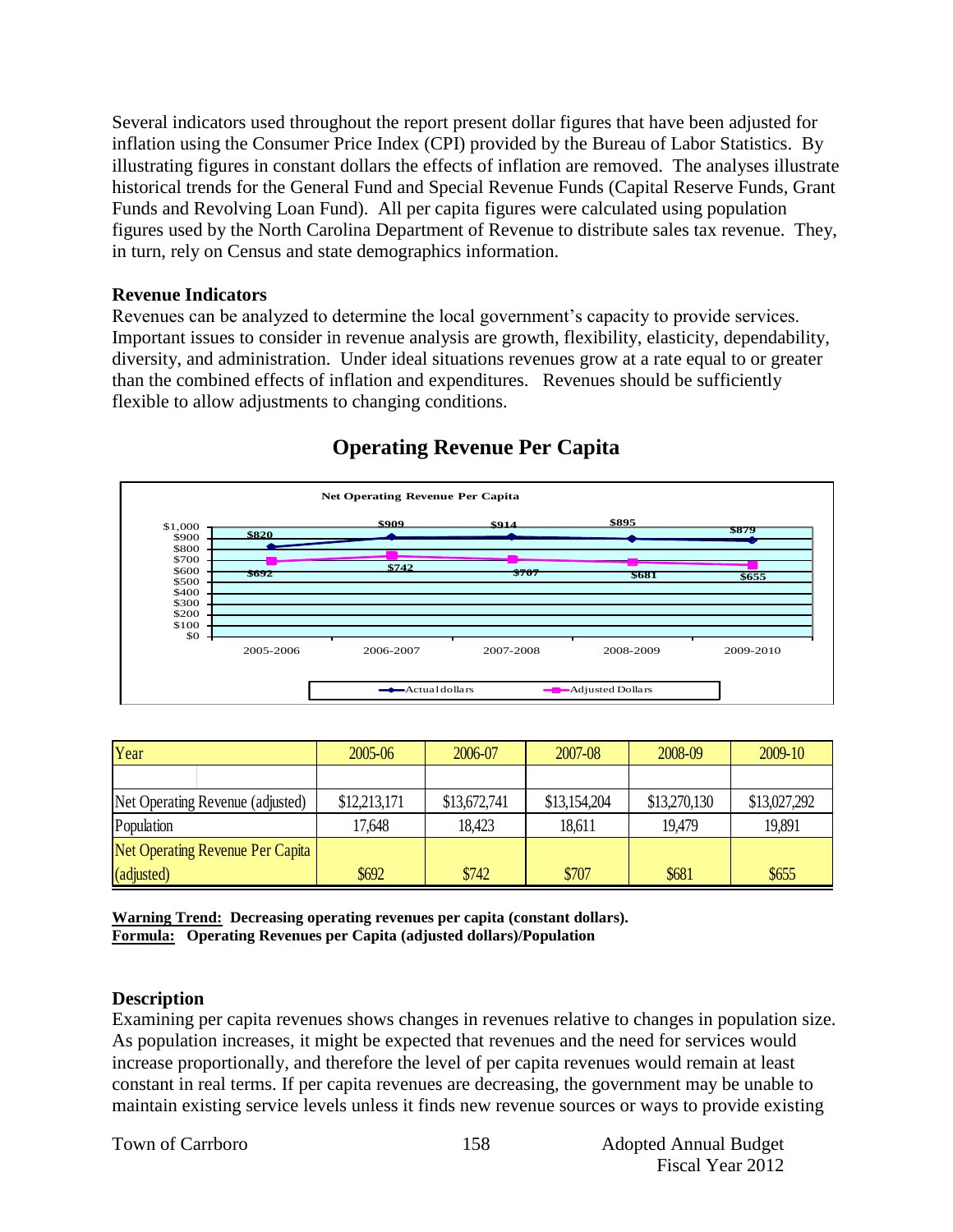services more efficiently. The reasoning in both cases assumes that the cost of services is directly related to population size.

Operating revenues, as defined in this chart, are that portion of gross revenues collected by the Town that is available for general municipal operations. Thus, revenues legally restricted to capital improvements or other special purposes are excluded. The only legally restricted revenue deducted to calculate operating revenue is Powell Bill revenue that is used for street resurfacing.

#### *Discussion*

In real terms (adjusted for inflation), revenues per capita in Carrboro have experienced a 5.4 percent decrease in the past 5 fiscal years. In actual dollars collected (adjusted for inflation), the increase is 6.7 percent. Ad valorem tax revenues, intergovernmental revenues, and permit and fees are the only revenue sources that have increased in the past 5 years. The following chart shows distinct revenue trends as reflected in the Town's audit reports.

| <b>Revenue Source</b>           |    | 2010<br>Revenue<br><b>Adjusted for</b><br><b>Inflation</b> |    | 2006 Revenue<br><b>Adjusted for</b><br><b>Inflation</b> | % Change<br><b>Since 2006</b> | 2010 per<br>capita |     | 2006 per capita |     | % Change<br><b>Since 2006</b><br>(per capita) |
|---------------------------------|----|------------------------------------------------------------|----|---------------------------------------------------------|-------------------------------|--------------------|-----|-----------------|-----|-----------------------------------------------|
| Ad valorem taxes                |    | 8,359,053                                                  | \$ | 7,238,871                                               | 15.5%                         | \$                 | 420 |                 | 410 | 2.5%                                          |
| Local option sales taxes        |    | 2,266,069                                                  | S  | 2,607,118                                               | $-13.1%$                      | \$                 | 114 | Ŝ.              | 148 | $-22.9%$                                      |
| <b>Other taxes and licenses</b> | S  | 378,937                                                    | S  | 388,475                                                 | $-2.5%$                       | \$                 | 19  |                 | 22  | $-13.5%$                                      |
| Intergovernmental revenues      | \$ | 828,839                                                    | S  | 587.440                                                 | 41.1%                         | \$                 | 42  |                 | 33  | 25.2%                                         |
| <b>Permits and fees</b>         |    | 876,119                                                    | \$ | 805,784                                                 | 8.7%                          | \$                 | 44  | S               | 46  | $-3.5%$                                       |
| <b>Sales and services</b>       |    | 191,307                                                    | S. | 218,398                                                 | $-12.4%$                      | \$                 | 10  |                 | 12  | $-22.3%$                                      |
| <b>Investment earnings</b>      | \$ | 35,789                                                     | \$ | 235.906                                                 | $-84.8%$                      | \$                 | 2   | \$              | 13  | $-86.5%$                                      |
| <b>Other</b>                    |    | 91,179                                                     |    | 131,178                                                 | $-30.5%$                      | \$                 | 5   | \$              | 7   | $-38.3%$                                      |
| <b>Total revenues by source</b> |    | 13.027.292                                                 |    | 12,213,171                                              | 6.7%                          | \$                 | 655 |                 | 692 | $-5.4%$                                       |

Having a significant impact on the revenue stream is the property tax and sales taxes revenue per capita, representing 82% of the total revenue per capita in 2010. The significant impact of property taxes as a source of revenue is largely a reflection of the state restrictions on the ability of local government to use other types of revenues to support community needs. Sales tax per capita, as well as other taxes and licenses, permits and fees, investment earnings, sales and services and other revenue sources have decreased due to the current economic conditions.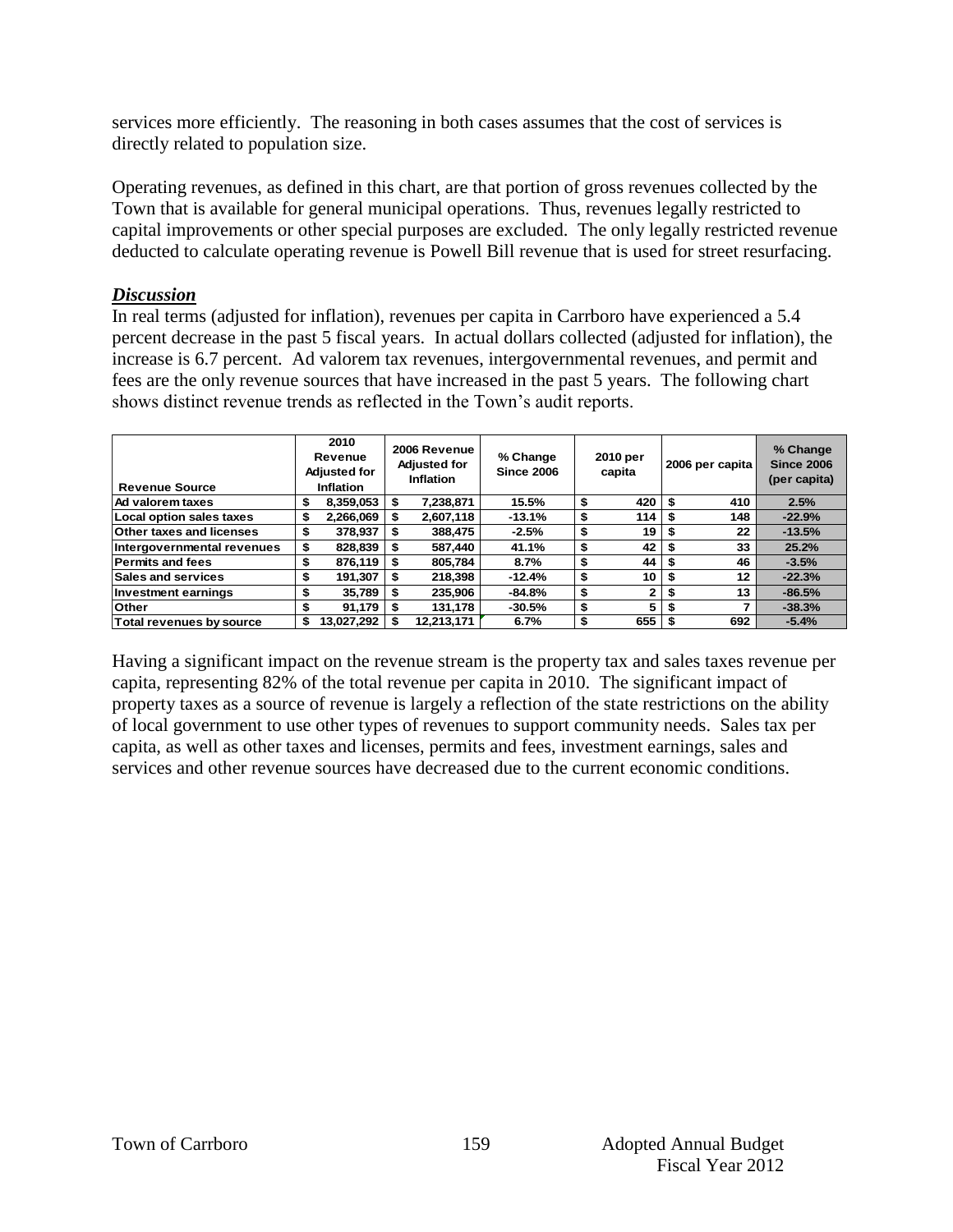## **Major Revenue Sources**



| % of Total Gross Operating Revenues | 2005-06 | 2006-07 | 2007-08 | 2008-09 | 2009-10 |
|-------------------------------------|---------|---------|---------|---------|---------|
| <b>Property Tax</b>                 | 57.40%  | 56.10%  | 57.20%  | 60.4%   | 62.60%  |
| <b>Elastic Revenue</b>              | 24.70%  | 24.30%  | 23.10%  | 20.0%   | 19.20%  |
| Intergovernmental Revenue           | 7.80%   | 9.70%   | 8.80%   | 9.8%    | 8.70%   |
| % of Total Revenue Reflected:       | 89.90%  | 90.10%  | 89.10%  | 90.20%  | 90.50%  |

#### **Description**

This graph reflects the Town's revenue base composition by property tax, elastic (economically responsive) revenue, and intergovernmental revenue. An increasing reliance on federal and state revenues may signal a warning trend. A balance between property tax and more elastic revenue sources such as sales tax is desirable and considered healthy.

#### *Discussion*

Permitting activity (building, electrical, development review, etc) for the year ended June 30, 2010 has decreased since FY 2005-06 due to little or no growth. FY 2011-12 permitting activity is expected to remain flat.

Intergovernmental revenue, as a share of the revenue stream in FY09-10 decreased 1.1% from FY08-09, primarily due to the increase in the local match of a SAFER grant for the hiring of three new firefighters. The largest sources of grant funding on an annual basis include Powell Bill for street resurfacing and the utility franchise and the telecommunications sales tax, all of which have remained relatively stable over time. Another observation regarding intergovernmental revenue is that the grants received by the Police Department have dwindled over the past few years. Currently, the Town does not have an active COPs (Community-Oriented Policing) grant. COPs grants, are one-time, three-year grants that were instrumental in enabling Carrboro to add and fully fund the goal of having school resource officers in Carrboro. Other smaller grants (Crime Commission and the Local Law Enforcement Block Grants) as sources of funding have been dwindling over time due to competition and less funding overall.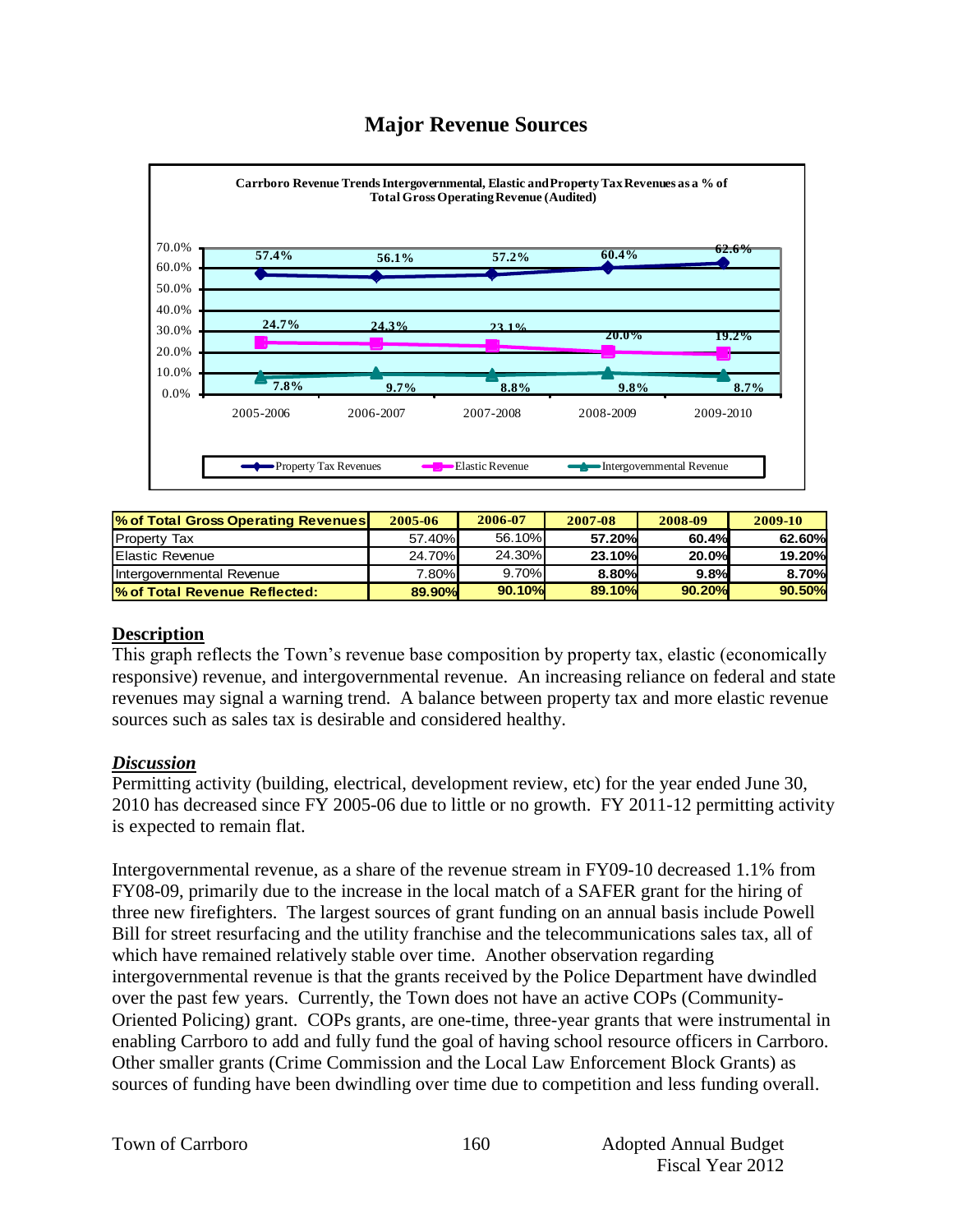Intergovernmental revenues have remained fairly stable with continued Powell Bill funds, the telecommunications tax, and other small miscellaneous ongoing grants.

The chart also shows that property tax revenue is important in meeting community needs despite economic strains. In FY2009-10, even in difficult economic times, the property tax as a percentage of the revenue stream peaked at 62.6 percent.



## **Property Tax Collection Rate**

**Warning Trend: Decreasing amount of collected property taxes as a percentage of net property tax levy. Formula: Collected property taxes/Net property tax levy**

#### **Description**

Every year, some residents are unable to pay property taxes. If the percentage of property tax collected decreases over time, it may indicate overall decline in the local government's economic health. Additionally, as uncollected property taxes rise, liquidity is decreased, and there is less cash on hand to pay bills or to invest. Credit-rating firms assume that a local government normally will be unable to collect from 2 to 3 percent of its property taxes within the year that taxes are due. If uncollected property taxes rise to more than 5 to 8 percent, rating firms consider this a negative factor because it signals potential instability in the property tax base. An increase in the rate of delinquency for two consecutive years is also considered a negative factor.

## *Discussion*

The graph above shows that Orange County, which provides continuous assessment services, annual tax collections, and in-house revaluations every four years to both Carrboro and Chapel Hill , shows a positive collection rate for the Town's property tax base; that is generally above 98 percent which is within the ranges acceptable to credit-rating firms. Collections for FY 2011-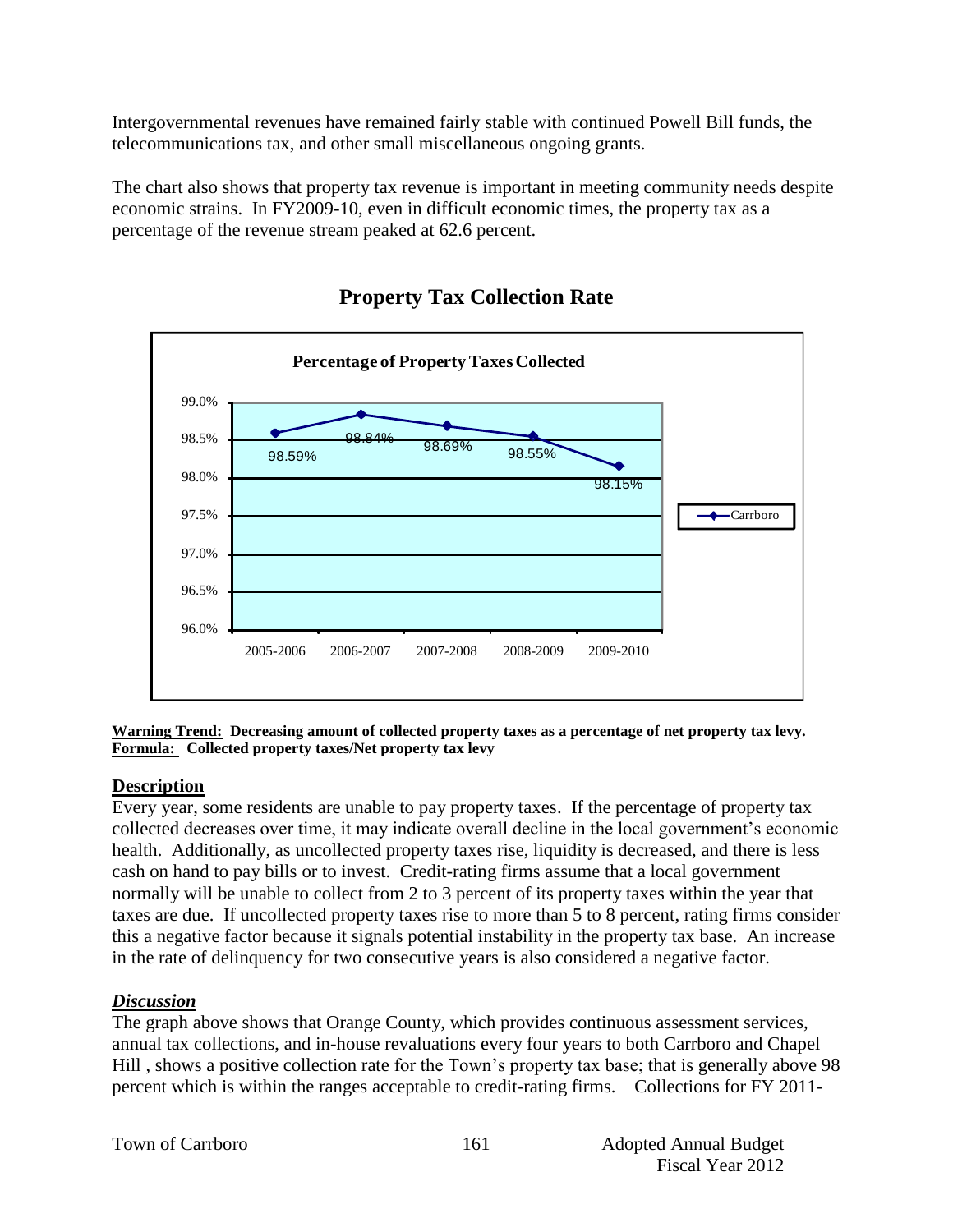12 are expected to remain stable given that Orange County has remained economically stable in spite of the economy.

| Tax Conection Rates in Carrooro and Neighboring Clues |         |         |         |         |         |  |  |  |  |  |
|-------------------------------------------------------|---------|---------|---------|---------|---------|--|--|--|--|--|
|                                                       | 2005-06 | 2006-07 | 2007-08 | 2008-09 | 2009-10 |  |  |  |  |  |
| <b>Carrboro</b>                                       | 98.59%  | 98.84%  | 98.69%  | 98.55%  | 98.15%  |  |  |  |  |  |
| <b>Chapel Hill</b>                                    | 99.49%  | 99.48%  | 99.44%  | 99.43%  | 99.20%  |  |  |  |  |  |
| <b>City of Durham</b>                                 | 98.36%  | 98.60%  | 98.70%  | 98.19%  | 96.90%  |  |  |  |  |  |
| <b>Hillsborough</b>                                   | 98.23%  | 98.47%  | 94.89%  | 98.50%  | 98.80%  |  |  |  |  |  |

#### **Tax Collection Rates in Carrboro and Neighboring Cities**

## **Comparison of Actual Revenues to Budgeted Revenues**



|                                    | $2005 - 06$  | 2006-07      | 2007-08      | 2008-09      | $2009-10$    |
|------------------------------------|--------------|--------------|--------------|--------------|--------------|
| <b>Budgeted Operating Revenue</b>  | \$14,533,843 | \$15,631,027 | \$16,540,942 | \$17,351,816 | \$17,411,883 |
| <b>Actual Operating Revenue</b>    | \$14,945,970 | \$17,235,388 | \$17,556,752 | \$17,921,040 | \$17,917,191 |
| Revenue Variance                   | \$412,127    | \$1,604,361  | \$1,015,810  | \$569,224    | \$505,308    |
| Revenue Variance as % of           |              |              |              |              |              |
| <b>Budgeted Operating Revenues</b> | 2.8%         | 10.3%        | $6.1\%$      | 3.3%         | 2.9%         |

**Warning Trend: Increase in revenue shortfalls or surpluses as a percentage of budgeted revenues. Formula: Revenue Variance/Budgeted Operating Revenues**

#### **Description**

This indicator examines the differences between revenue estimates and revenues actually received during the fiscal year. Major discrepancies that continue year after year can indicate a declining economy, inefficient collection procedures, changes in the law, or inaccurate estimating techniques. One of the criteria reviewed by Standard and Poor's for the quality of financial management in a local government is financial results compared against original

|  |  | Town of Carrboro |
|--|--|------------------|
|--|--|------------------|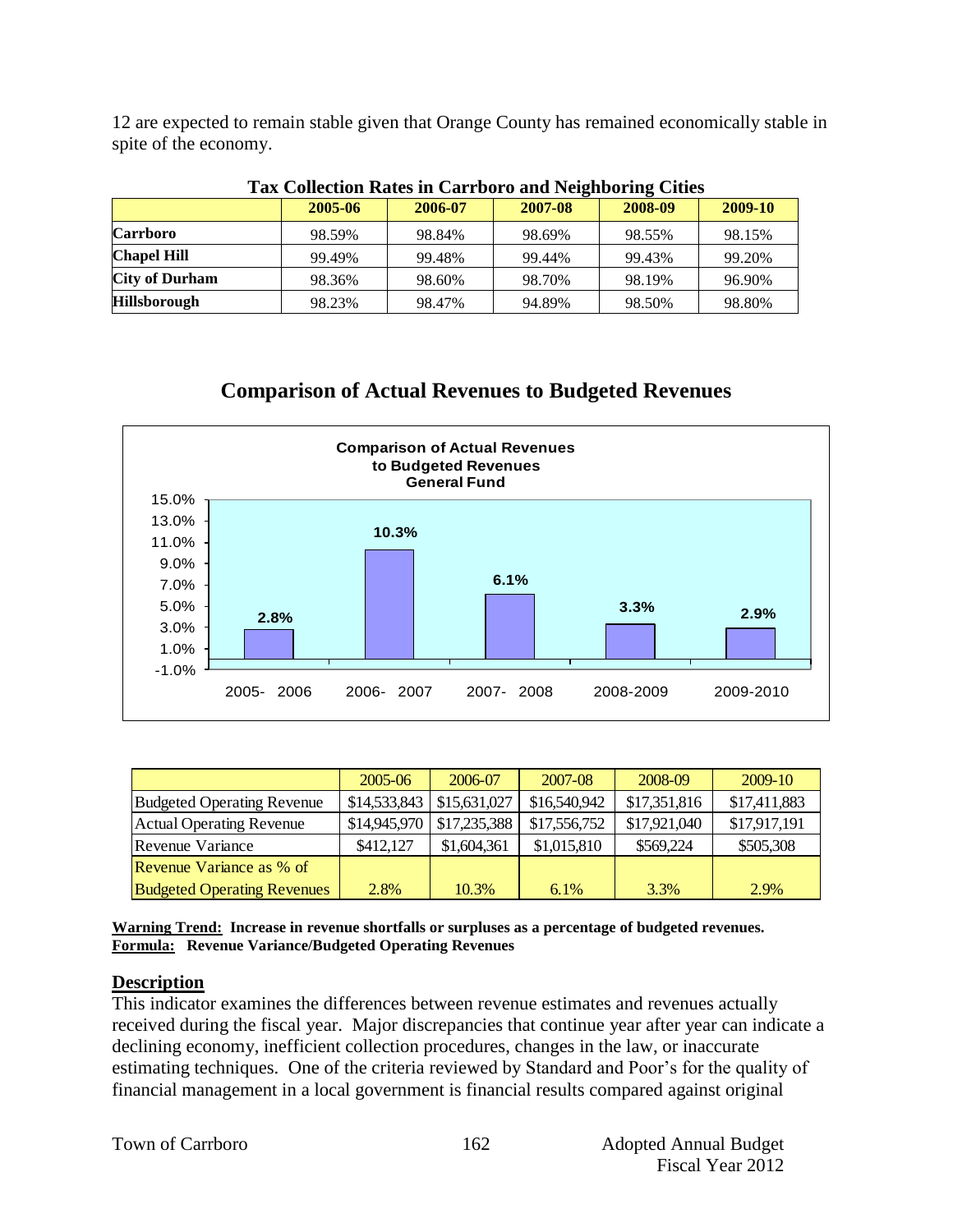expectations. Variances between budget and actual results are indicative of management's financial planning capabilities over time. The Town aims to have variances exceeding budgeted estimates no larger than 3-5 percent and seeks to avoid shortfalls to maintain the town's fiscal health as surplus is one critical component of maintaining or improving fund balance levels.

#### *Discussion*

The variances in the graph indicate the Town's conservative approach to estimating revenues. In FY05-06, the primary contributing reason for the small revenue variance is due to the narrow margin between the property tax levy estimate and what was received. It is more difficult to estimate property tax levy in a year where properties are being revalued countywide. FY06-07 variance jumped largely to a surprisingly strong showing across all categories of revenue. In FY 08-09, only three categories showed an increase from FY07-08. Those categories were: property tax revenue (\$782,578), other taxes and licenses (\$73,359), and grants and other revenues (\$339,264). The small variance in FY08-09 and FY09-10 is due to the slow economic growth.

#### **Expenditure Indicators**

Expenditures are a rough measure of a local government's service output. Generally, the more a government spends in constant dollars (adjusted for inflation), the more services it is providing. This formula does not take into account how effective the services are or how efficiently they are delivered.



## **Expenditures per Capita**

|                                       | 2005-2006    | 2006-2007    | 2007-2008    | 2008-2009    | 2009-2010    |
|---------------------------------------|--------------|--------------|--------------|--------------|--------------|
| <b>Net Operating Expenditures</b>     |              |              |              |              |              |
| (Adjusted dollars)                    | \$11,248,645 | \$13,098,397 | \$11,771,356 | \$15,111,872 | \$12,364,201 |
| <b>Population</b>                     | 17.648       | 18.423       | 18.611       | 19.479       | 19,891       |
| Net Operating Expenditures Per Capita |              |              |              |              |              |
| (Adjusted dollars)                    | \$637        | \$711        | \$632        | \$776        | \$622        |

**Warning Trend: Increasing net operating expenditures per capita (constant dollars). Formula: Net Operating Expenditures/Population**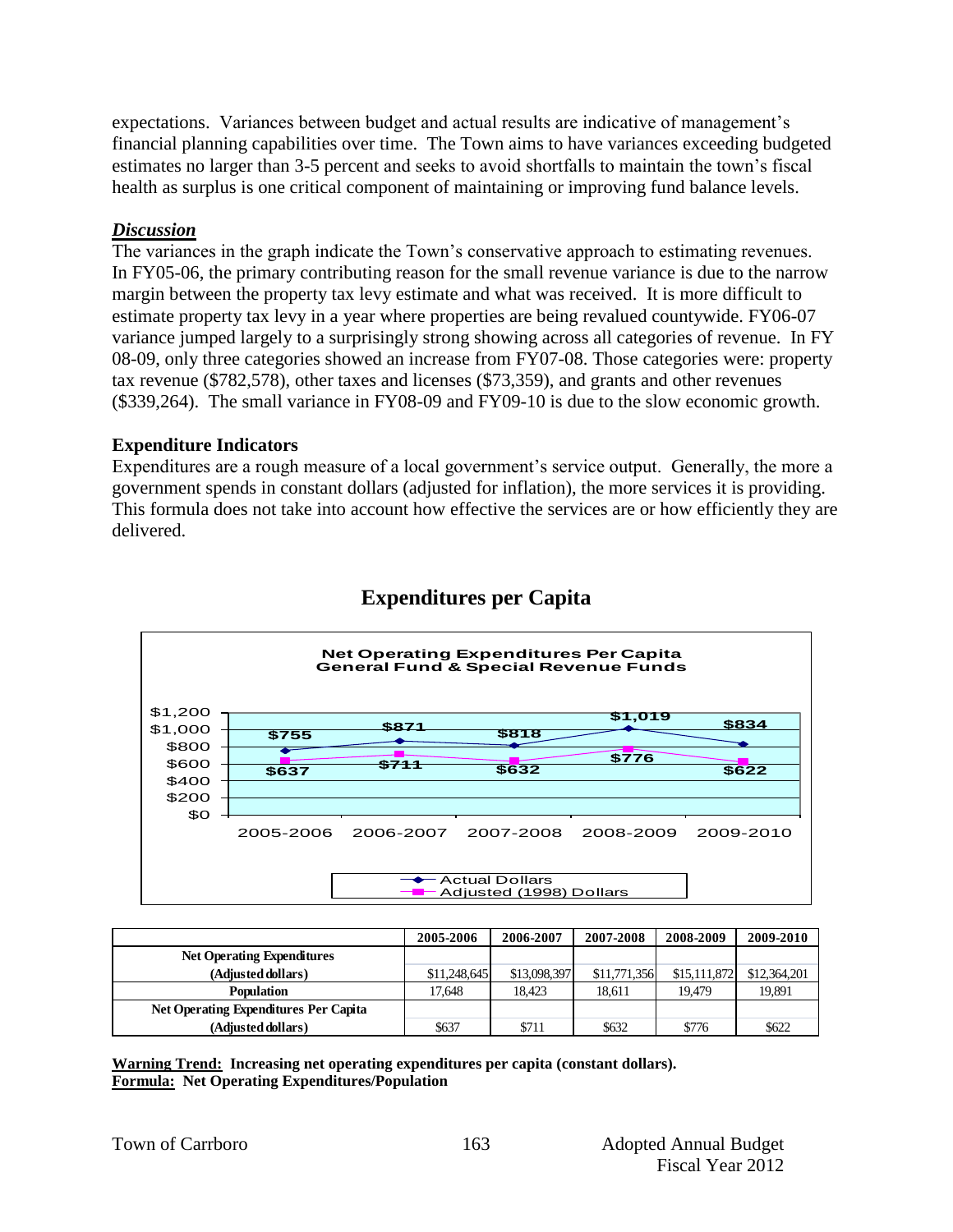#### **Description**

Changes in per capita expenditures reflect changes in expenditures relative to changes in population. Increasing per capita expenditures can indicate the provision of new services, rising costs of providing services (or supporting the personnel who provide them), or changes in accounting practices (see next section). If expenditures are greater than can be accounted for by inflation or the addition of new services, it may indicate declining productivity – that is, the government is spending more real dollars to support the same level of services.

#### *Expenditures per Capita in Carrboro*

Net operating expenditures, adjusted for inflation, show an increase in expenditures made by the Town since FY05-06, from \$11,248,645 to \$12,364,201 in FY09-10, an increase of roughly 10 percent. When adjusted for the combined impact of inflation and population, per capita spending decreased from \$637 in FY05-06 to \$622 in FY 09-10, a decrease of 2.4 percent.

Over the past five years, expenditures per capita have risen incrementally, with FY2008-09 showing the biggest jump in per capita expenditures. The following highlights variations in fiscal years presented in the graph:

**FY2005-06 -** Carrboro maintained its tax rate at the same level and leveraged organizational spending to save or avoid future costs. Moving to a new phone contract, the Town saved phone costs; identified new fees, reorganized departmental activities to save on staffing costs, and transferred the cost of providing school resource officers to the Chapel Hill Carrboro School System. Actual savings in the budget approximated \$66,000. Cost avoidance measures saved another \$69,500, that if alternatives were not considered, the adopted budget would have been higher by that amount. In addition, the Town budget provided funds to prepare for serving the northern area of town that was to be annexed in January 2006. The drop in per capita shows the effort made by the Town to monitor its spending and services, given the population grew by a small amount – 63 people. This population count does not include the annexed area, which increased the Town's population by an estimated 775 people.

**FY 2006-07** - Per capita expenditures increased significantly primarily due to the increased capital investments including construction of the Roberson Bike Path and purchase of the records management software for the Police Department; and costs incurred for the new fire station.

**FY 2007-08 -** Per capita expenditures dropped due to several capital improvement projects that had been budgeted but were not completed until FY 08-09, including street resurfacing, northern area sewer outfall, etc.

**FY 2008-09 –** Per capita expenditures increased with an increase in the Town's share of public transportation and the purchase of a ladder truck for the Fire Department plus an increase in loans to local businesses through the Revolving Loan Fund.

**FY 2009-10** – Per capita expenditures decreased due to a reduction in capital expenditures and a decrease in debt service costs.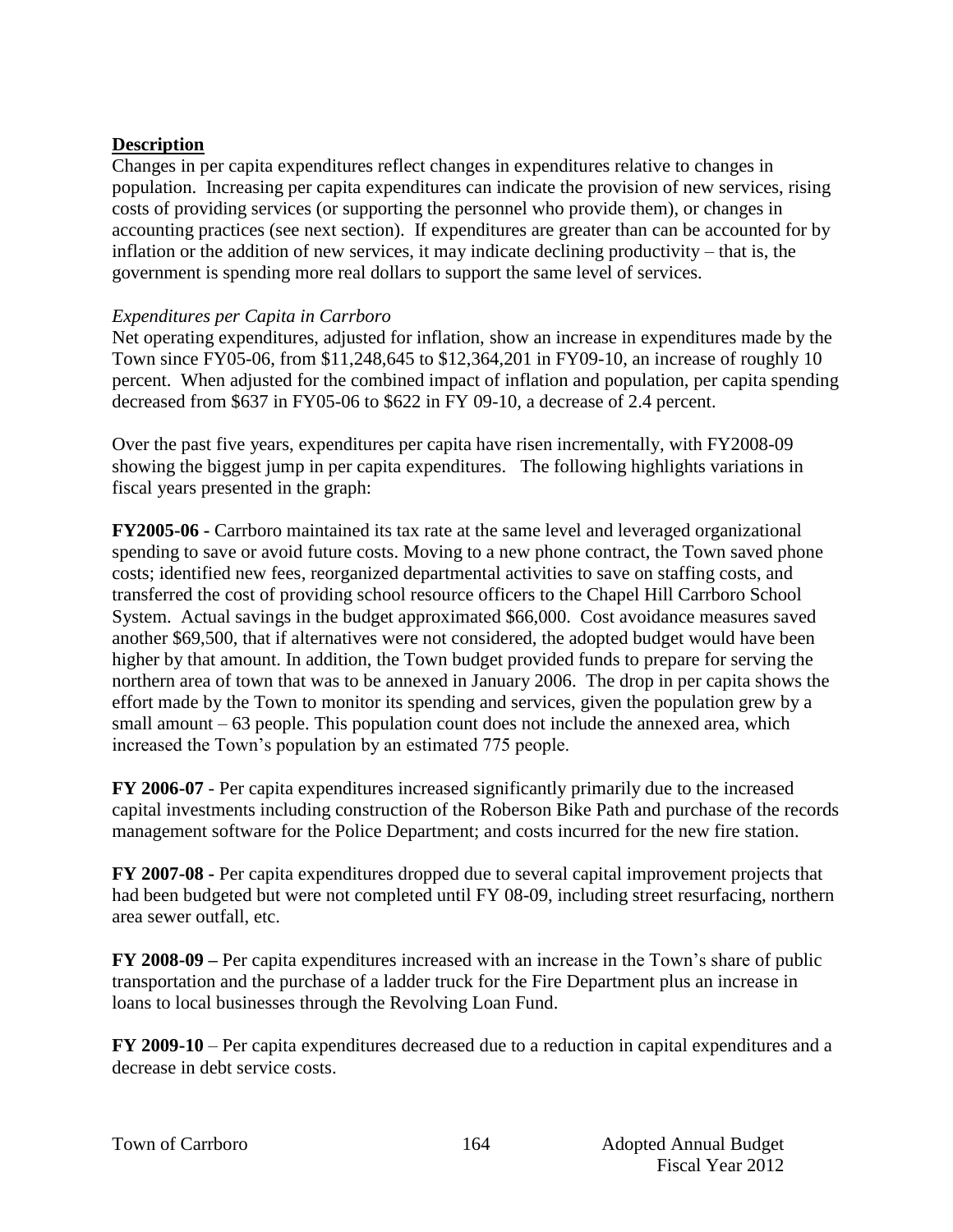Decreases in net operating per capita expenditures can be explained by highlighting events that have contributed to changes in expenditure levels. The following section spends considerable time looking at the various components of expenditures and service levels.



The chart above represents the allocation of funding for the various services provided by the Town. Approximately 53 percent of the Town's spending is dedicated to public safety (fire protection and law enforcement services) and public works (street and sidewalk maintenance; solid waste collections; building, grounds, and parks maintenance; and fleet maintenance).

General government, which largely represents support services (finance, technology, personnel, town manager), and Board functions (town clerk, board, and nonprofit and advisory board budgets), represents approximately 18 percent of total spending. The remainder of programs (debt service, transportation, planning and recreation programs) combined represent approximately 29 percent of the net operating expenses.

#### **Public Works Expenditures per Capita**

In inflation-adjusted dollars, Carrboro's per capita expenditures on public works have varied.

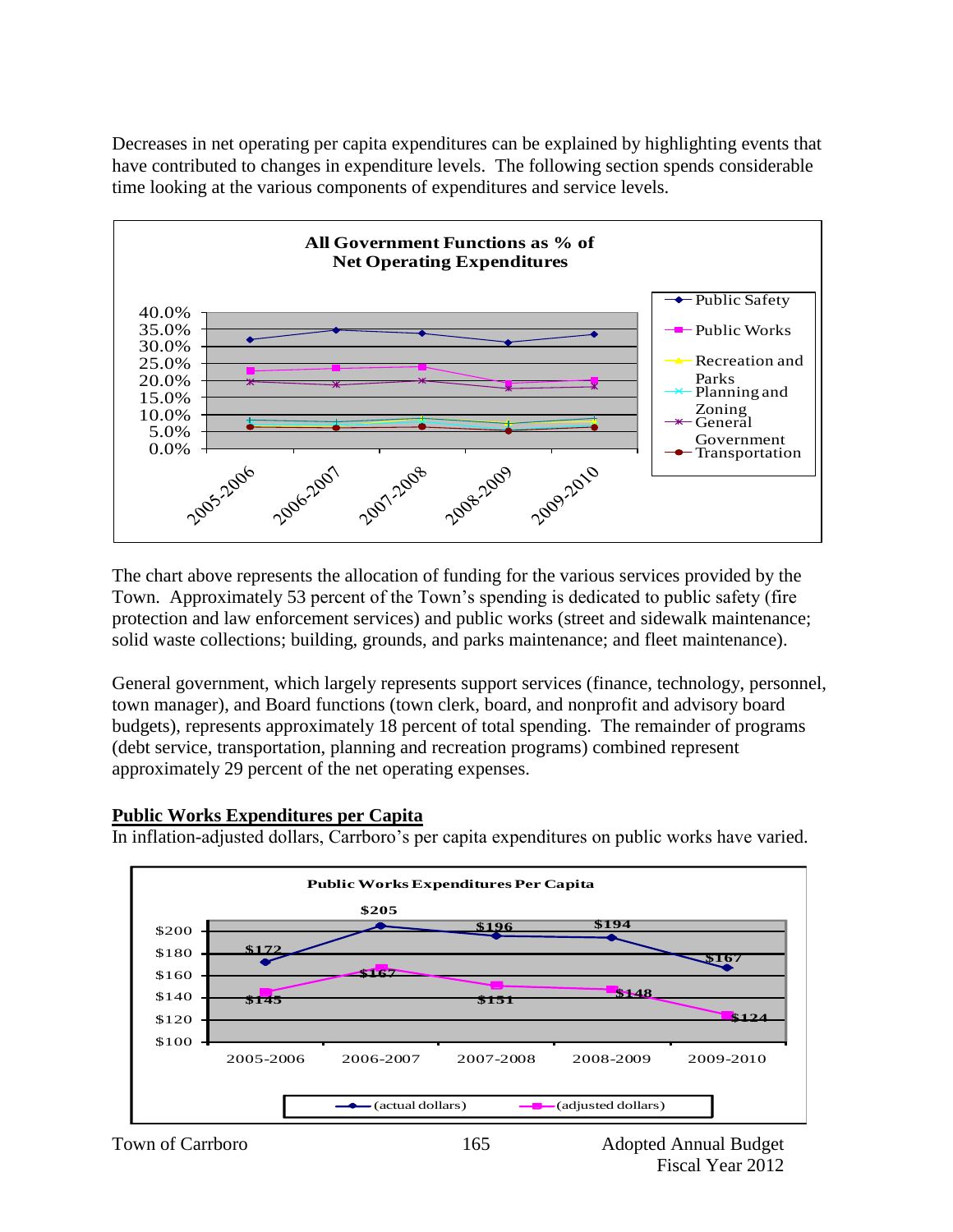The variability of public works spending is related to ongoing capital and maintenance needs including street maintenance, addressing storm water system repairs, and responding to major natural disasters. The significant increase in FY06-07 is attributable to the hiring of an Engineering Technician, purchase of a solid waste vehicle, and engineering and construction costs for Roberson Bike Path. The decrease in FY07-08 is primarily due to the decrease in capital outlay expenditures. Even though expenditures increased in FY08-09, per capita costs decreased with a greater increase in population. Expenses in FY09-10 decreased substantially based on fewer vehicle purchases and street resurfacing costs from the prior year.



#### **Debt Service Expenditures Per Capita**

Debt costs include debt paid on general obligation bonds, installment financing for property and town infrastructure as well as equipment and vehicles. The Town has been able to take advantage of retiring debt and low interest rates to borrow for major infrastructure needs and maintain debt service at a relatively constant level. In FY06-07, the increase in debt service is due to the bond funded sidewalk construction program and financing of vehicles and equipment. Debt service expenditures continue to increase in FY07-08 with the financing of larger equipment such as the Solid Waste rear loader and for the aerial truck for the Fire Department. Costs for FY08-09 remained level because there was no financing for equipment or vehicles, interest rates were low on sidewalk BANS and the maturity of long-term debt. The slight increase is costs in FY09-10 with financing for the new fire station.

#### **General Government Expenditures per Capita**

Adjusted for inflation, general government expenditures per capita have decreased about 10 percent for the five year period. The Town continues to maintain regular replacement of technology infrastructure, support wireless technology, implement mobile laptop technology in police cars, and more recently, purchased an automated record management system for the Police Department. In FY07-08, the Town added an online system for recreation registration and a cost accounting system for the Public Works Department. Per capita costs increased in FY08- 09 due to an increase in loans to local businesses through the Revolving Loan Fund. FY09-10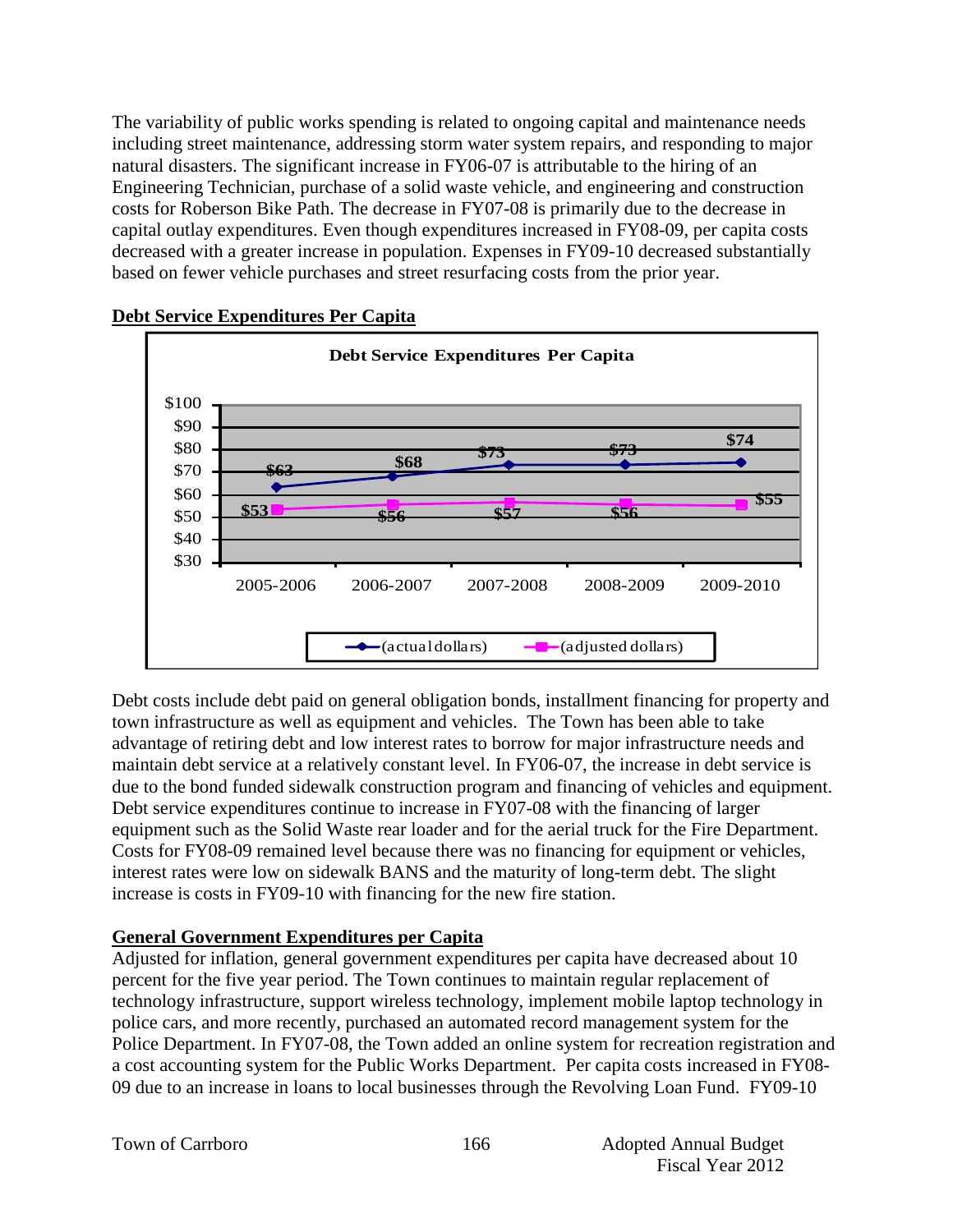

costs decreased in organizational development and contract services in the HR Department and the IT Department replaced fewer servers and computers.

#### **Planning Expenditures Per Capita**

Adjusted for inflation, planning expenditures on a per capita basis have decreased 9 percent over the past five years. The slight variations in the Planning Department highlight two key dynamics that affect the departmental budget: permitting activity and personnel turnover. FY06-07 is marked by vacancies in planning positions (transportation and environmental planners, which are now currently filled). However, land use applications have been in process that will result in construction activity and improvements in the downtown and northern areas of town. Expenses for 07-08 increased slightly with the filling of the Transportation and Environmental Planner positions. Contracted services and engineering costs deceased in FY08-09 due to the slow economy. Costs remained stable in FY09-10.

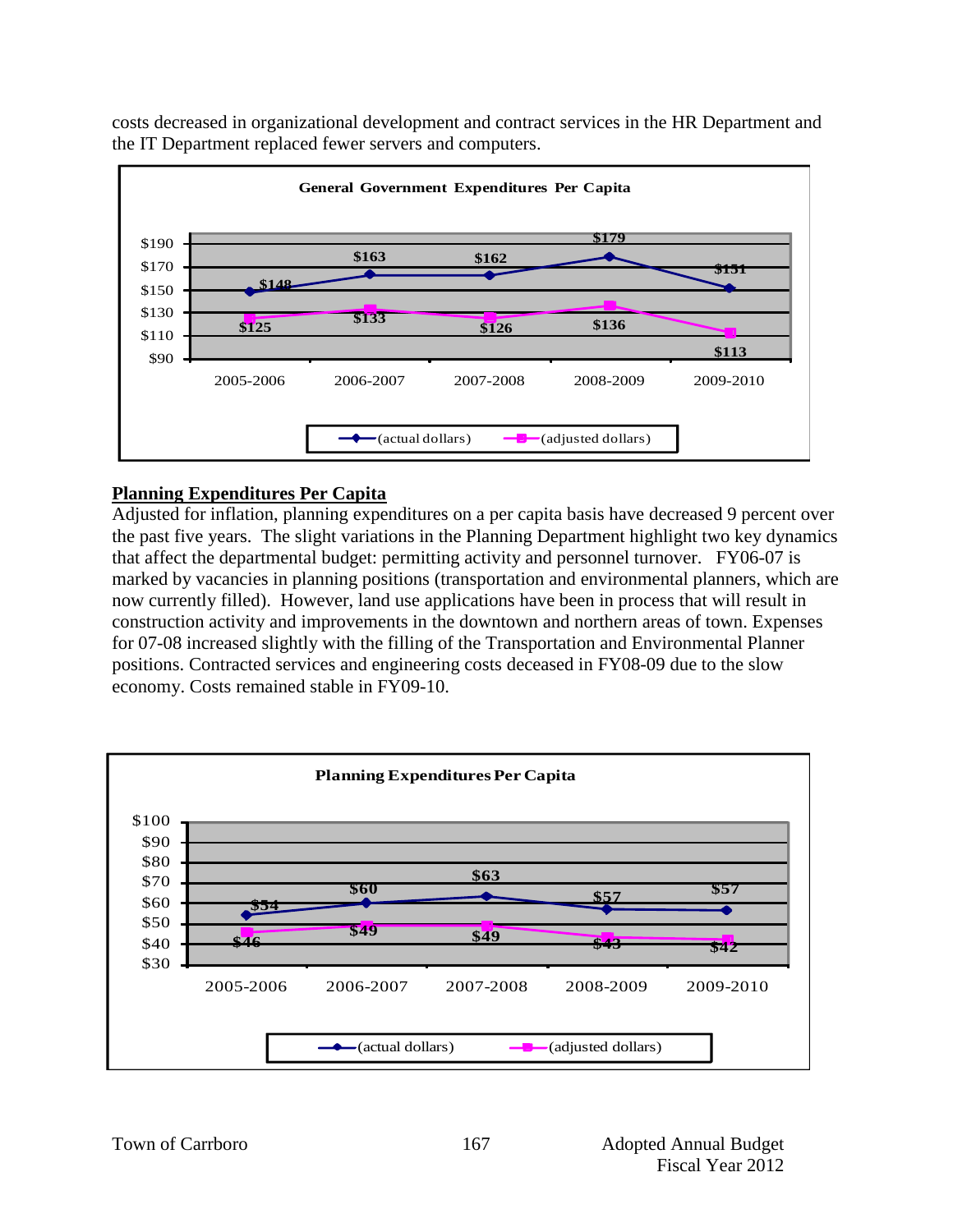## **Recreation and Parks Expenditures per Capita**

Per capita expenditures in the Recreation and Parks department, adjusted for inflation, have continued to decrease over the past 5 years due several capital projects put on hold (Wilson Park playground equipment replacement, dog park fence renovation, Anderson Park field #4 renovation, and Anderson multi-use field renovation). The delay in construction of the Wilson Park Bathroom resulted in the decrease in adjusted dollars for FY07-08. Even though expenditures increased in FY08-09, per capita costs decreased with a greater increase in population. Per capita costs remained stable in FY09-10.



## **Transportation Expenditures Per Capita**

The Town and UNC-Chapel Hill are partners in the transit system administered by the Town of Chapel Hill. Carrboro's contribution into this partnership, adjusted for inflation has remained



federal pass-through funds that supported the transit operations and thus mitigated the local match required. With a grant and local funds, Shared Ride Feeder services were enabled in areas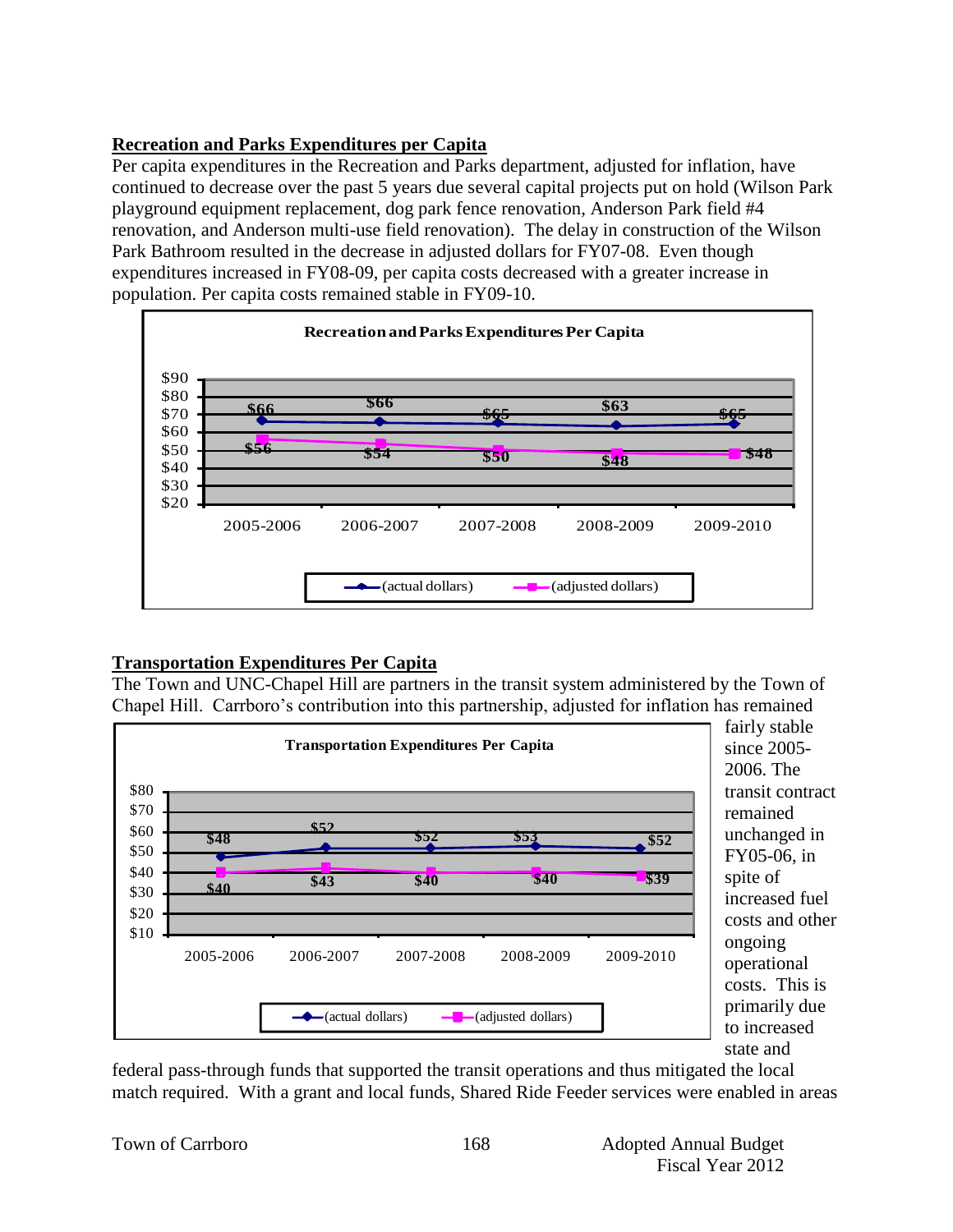of Carrboro that do not have regular bus service. Trips are provided between designated bus stops in the "feeder" zones and the nearest bus routes or to another "feeder" service. This service extends largely to the northern areas of town. The transit budget has remained stable due to continued federal and state grant funding.

#### **Public Safety Expenditures per Capita**

Public safety expenditures per capita, adjusted for inflation experienced an increase of \$4 per capita total or an increase of 2 percent in the past five years. Over time, adding the firefighters has moved the department forward to meeting the intent of the recommended standards for the necessary number of personnel to combat single-family, full alarm dwelling fires. Six fire



Investigations division.

FY 06-07 per capita costs increased based on staffing for the new northern area fire substation and the purchase of a fire truck. The decrease in expenditures in FY 07-08 is due to the one time capital outlay cost for the fire truck in FY 06-07. FY08-09 costs increased with the purchase of a ladder truck for the Fire Department. Per capita costs decreased in FY09-10 primarily due to the one time capital outlay cost for the ladder truck in the previous year.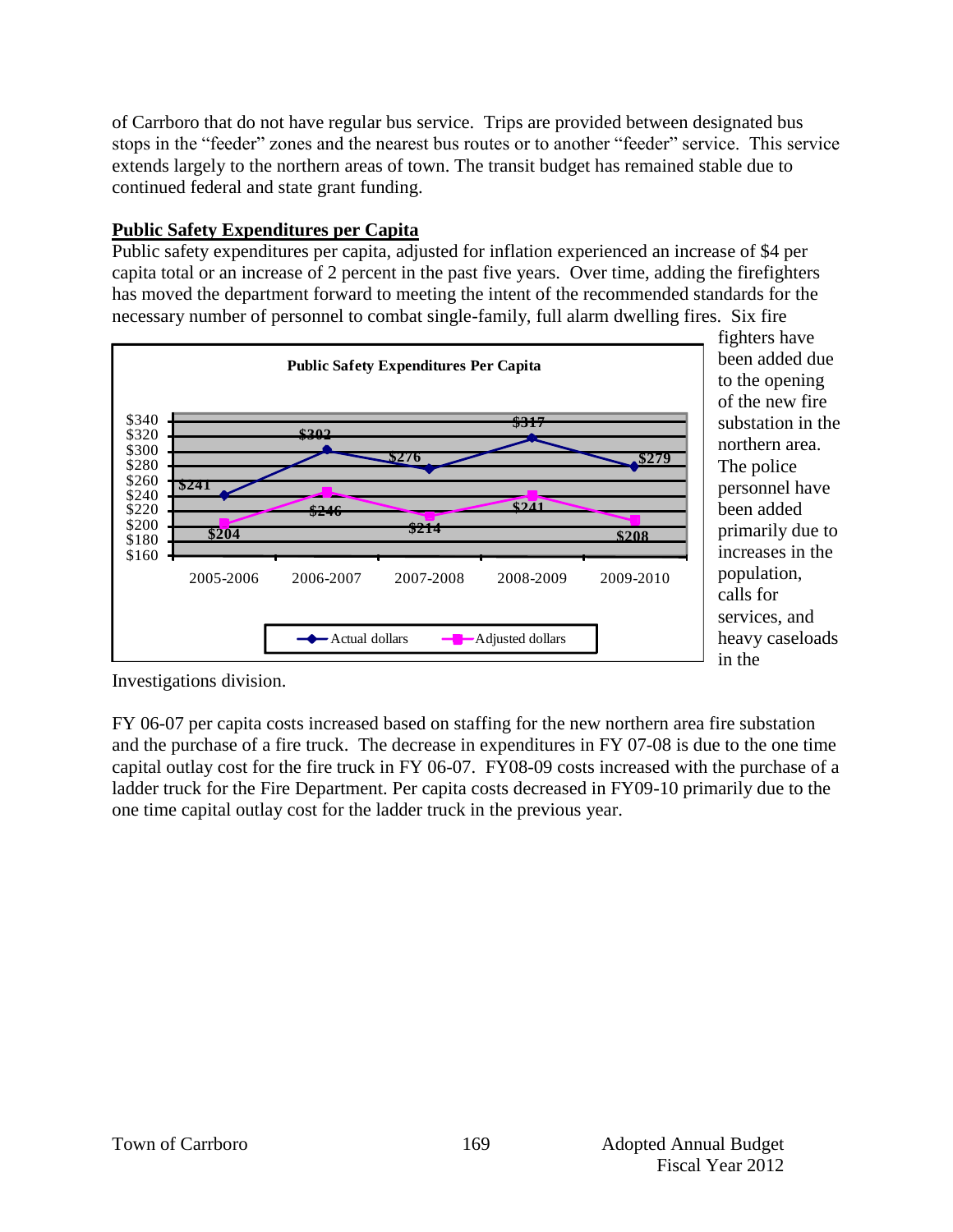

|                                               | 2005-2006   | 2006-2007   | 2007-2008   | 2008-2009   | 2009-2010   |
|-----------------------------------------------|-------------|-------------|-------------|-------------|-------------|
| <b>Expenditures for fringe benefits</b>       | \$1,626,443 | \$1,939,339 | \$2,200,596 | \$2,320,487 | \$2,373,906 |
|                                               |             |             |             |             |             |
| Salaries/Wages (FT, PT, OT, Temp) \$6,309,042 |             | \$6,660,107 | \$7,191,755 | \$7,471,114 | \$7,563,563 |
| <b>Fringe benefits as % of overall</b>        |             |             |             |             |             |
| wage and salary expenditures                  | 25.8%       | 29.1%       | 30.6%       | 31.1%       | 31.4%       |

**Warning Trend: Unexplained, uncontrolled, or unanticipated increases in fringe benefit costs may signal a warning trend to credit rating industries.**

**Formula: Expenditures for Fringe Benefits/Salaries &Wages (including benefits)**

#### **Description**

Fringe benefits represent the costs, in addition to salaries and wages, incurred by a jurisdiction to support the personnel it employs. The calculation in this indicator includes FICA payments, health insurance payments, retiree insurance payments, separation allowance payments for retired police officers, retirement payments, and supplemental retirement insurance payments. FICA, retirement, and supplemental retirement benefits are fixed as a certain percentage of salaries and will rise accordingly. Vacation pay and sick leave programs are not considered fringe benefits since both are usually paid out of regular salary expense line items.

#### *Discussion*

Fringe benefits, as a percentage of the overall wages and salaries paid in Carrboro, have continued to rise since FY05-06. The increase in fringe benefits over the entire period of time is largely due to double-digit increases in the cost of health insurance costs for employees and retirees. Other factors include an increase in the number of retirees benefiting from the Town's insurance coverage subsidy therefore increasing retiree insurance costs and an increase in retiring police officers who are eligible for a separation allowance benefit. The Town, through its broker continues to monitor and negotiate for good benefit rates. Costs have increased steadily since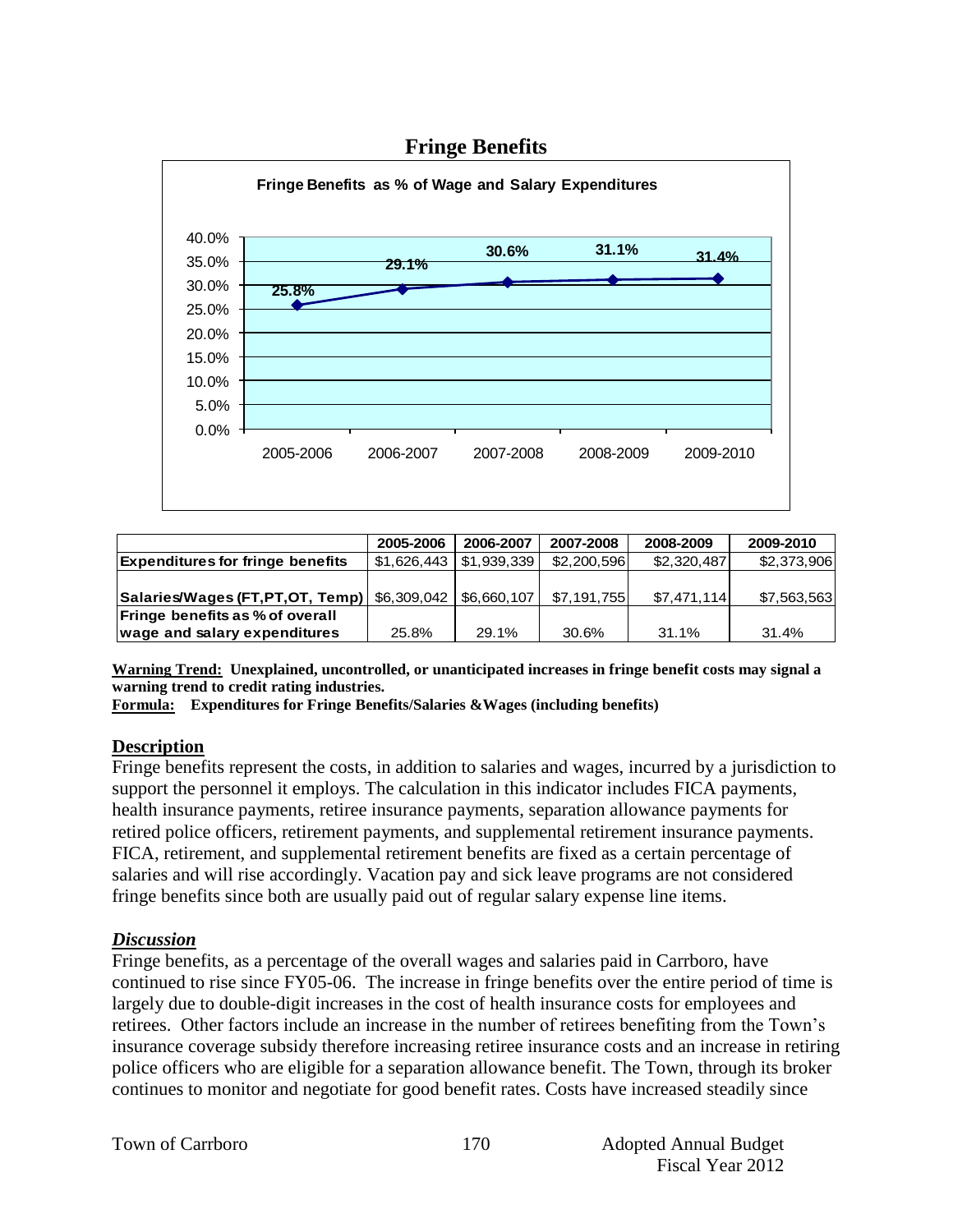FY05-06 due to increases in insurance premiums, additional positions in departments, and an increase in the Town's contribution to the State Retirement Fund.



## **Municipal Employees per 1,000 Residents**

|                                      | 2005-2006 | 2006-2007 | 2007-2008 | 2008-2009 | 2009-2010 |
|--------------------------------------|-----------|-----------|-----------|-----------|-----------|
| <b>Population</b>                    | 17.648    | 18.423    | 18.611    | 19.479    | 19.891    |
| Number of municipal employees        | 142       | 148       | 153       | 155       | 155       |
| approved                             |           |           |           |           |           |
| Municipal Employees per 1,000 reside | 8.05      | 8.03      | 8.22      | 7.96      | 7.79      |

**Warning Trend: Increasing number of full-time municipal employees per (1,000) capita. Formula: Number of Municipal Employees (approved)/Population/1000**

#### **Description**

Because personnel costs are a major portion of a local government's operating budget, plotting changes in the number of employees per capita (or per thousand residents) is a good way to measure changes in expenditures. An increase in employees per capita might indicate that expenditures are rising faster than revenues that the government is becoming more labor intensive, or that personnel productivity is declining.

## *Discussion*

The number of municipal employees per capita has remained relatively stable over the past five years. The increase in positions in FY07-08 (one police officer and four firefighters) has largely been for the public safety function to meet OSHA ground fire operations requirements and to manage the increased calls for service due to increased population. In FY 2008-09 two police officer positions were approved – one in Community Services and one in Criminal Investigations. Due to the current economic conditions no positions have been added, therefore decreasing the number of employees per 1,000 residents based on an increase in population.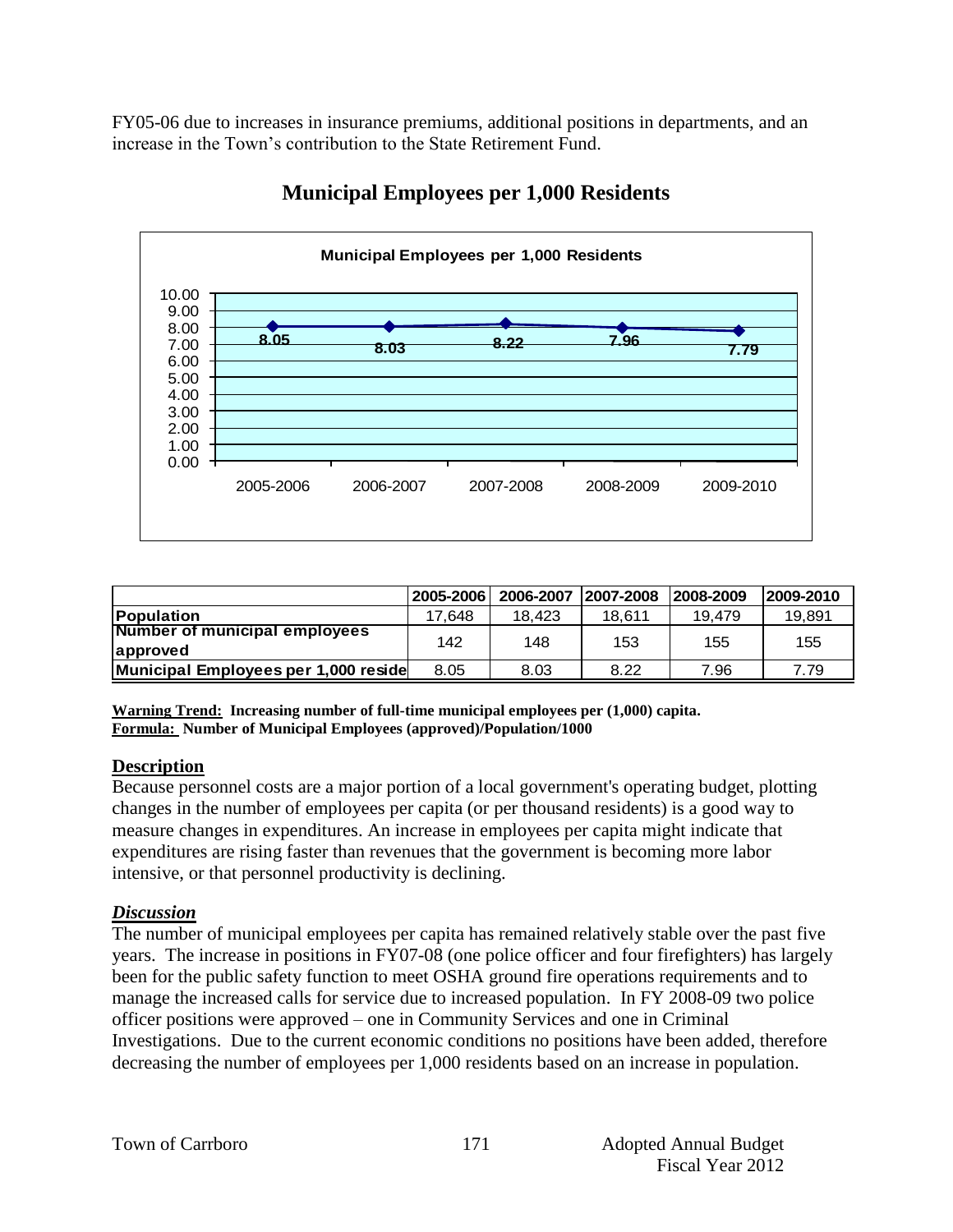## Work Force Totals Permanent Full-time

| <b>FY</b> | <b>Attrny</b>  | Mayor $\&$ Mngr<br><b>Board</b> |                | Econ<br>Dev. | <b>Clerk</b> | <b>Mgmt</b><br><b>Svcs</b> | <b>Personnel</b> | Police | Fire | <b>Planning</b> | <b>Public</b><br><b>Works</b> | Parks $\&$ TOTAL<br>Rec |     |
|-----------|----------------|---------------------------------|----------------|--------------|--------------|----------------------------|------------------|--------|------|-----------------|-------------------------------|-------------------------|-----|
| 2005-06   | $\Omega$       | $\theta$                        | $\overline{2}$ |              |              | 8                          | 2                | 41     | 28   | 14              | 35                            | 10                      | 142 |
| 2006-07   | $\Omega$       | $\theta$                        | $\overline{2}$ |              |              | 8                          | $\overline{2}$   | 41     | 33   | 14              | 36                            | 10                      | 148 |
| 2007-08   | $\Omega$       | $\theta$                        | $\overline{2}$ |              | -            | 8                          | $\overline{2}$   | 42     | 36   | 14              | 36                            | 11                      | 153 |
| 2008-09   | $\Omega$       | $\theta$                        | $\overline{2}$ |              |              | 8                          | $\overline{2}$   | 44     | 36   | 14              | 36                            | 11                      | 155 |
| 2009-10   | $\Omega$       | $\mathbf{0}$                    | 2              |              | -1           | 8                          | 2                | 44     | 36   | 14              | 36                            | 11                      | 155 |
| 2010-11   | $\Omega$       | $\Omega$                        | 4              |              |              | 6                          | 2                | 44     | 36   | 14              | 36                            | 11                      | 155 |
| 2011-12   | $\overline{0}$ | $\theta$                        | 4              |              |              | 6                          | 2                | 44     | 36   | 14              | 36                            | 11                      | 155 |
|           |                |                                 |                |              |              |                            |                  |        |      |                 |                               |                         |     |

Note: All positions are budgeted within the General Fund

#### **Description of Position Changes**

**FY05-06 –** Add 2 Police Officer I positions for annexation coverage; eliminate 1 Police Officer I to acknowledge discontinuation of School Resource Officer at Carrboro Elementary School. **FY06-07 -** Increase of 5 firefighters (3 effective in April 2007) and 1 Engineering Technician in Public Works (effective October 2006).

**FY07-08** – Increase one Police Officer I, four firefighters (3 beginning May 2008), one recreation supervisor (from part-time), and eliminate safety officer position in Fire Department. **FY08-09 –** Add one Police Officer I in Community Services and one Police Officer II in Criminal Investigations, (effective January 2009).

**FY09-10** – No position changes.

**FY 2011-12** – IT division has been reorganized to report to the Town Manager instead of Management Services.

**FY11-12** – No planned position changes.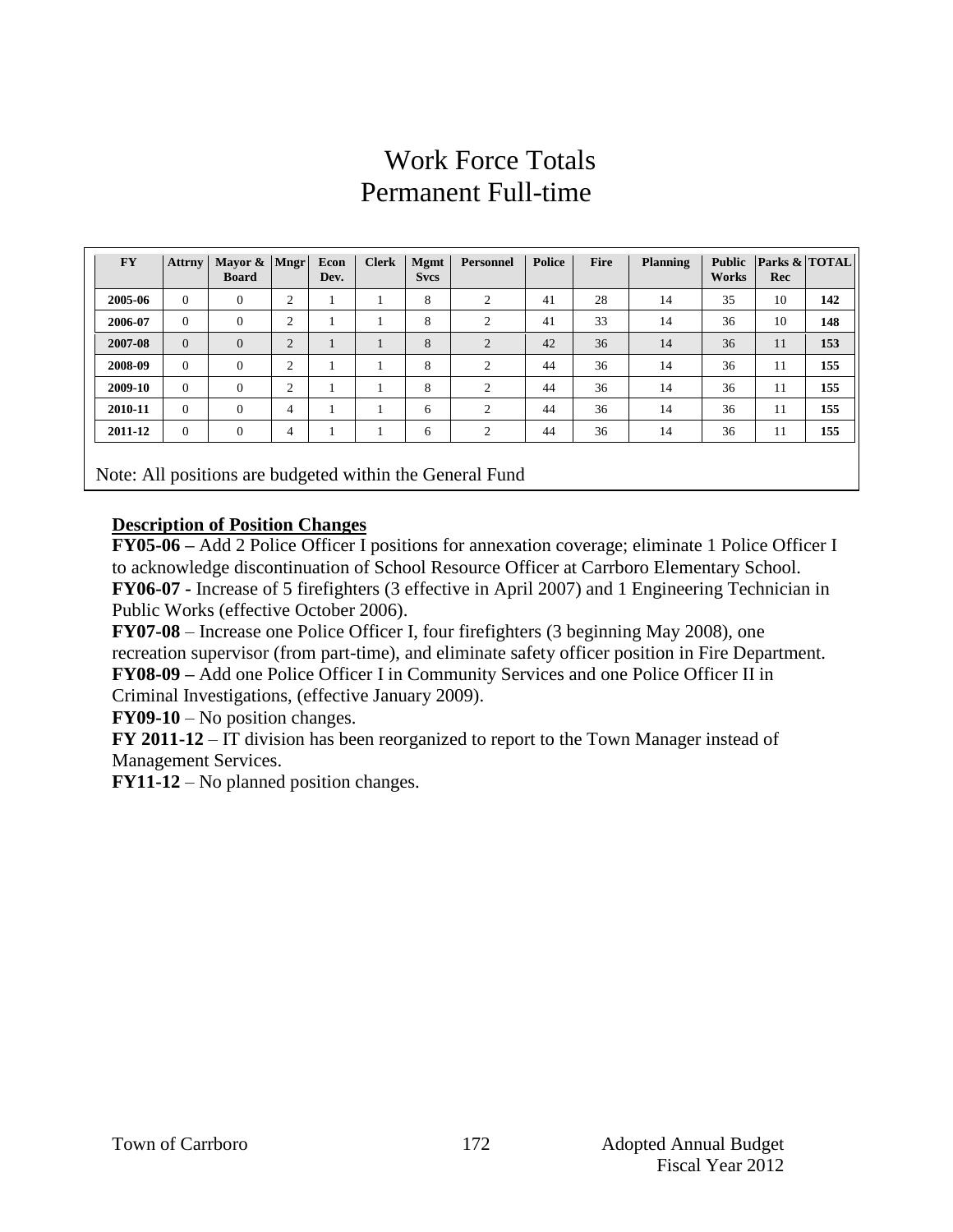#### **Operating Position Indicators**

Revenues and Expenditures have a direct impact on a town's operating position. The term "operating position" refers to a local government's ability to: (1) balance its budget on a current basis, (2) maintain reserves for emergencies, and (3) have sufficient liquidity to pay its bills on time. The primary indicator that is tracked by the Town is fund balance.

#### *Fund Balance*

As an accounting calculation, fund balance is the difference between current assets and current liabilities. Unreserved fund balance, also called "*fund balance available for appropriation,"* is the maximum amount that can be used to finance expenditures in next year's budget. Available fund balance is also considered a non-recurring financial resource that provides a local government with flexibility. Once used, it is difficult to replace. As a result, it should be protected and maintained at a reasonable level to provide for emergencies, unforeseen shortfalls in revenue, or to take advantage of unforeseen opportunities.

The Local Government Commission (LGC) considers the amount of unreserved fund balance to be one of the key indicators of the financial condition of a town. LGC, as part of the process of reviewing audited financial statements each year, calculates the amount of fund balance available for appropriation in the general fund and the amount of reserves in other funds. The Local Government Commission's (LGC) has an 8 percent minimum as a guideline for fund balance but this is not applicable to all governments, especially smaller governments like the Town of Carrboro. The 8 percent ratio is intended to represent  $1/12^{th}$  of a government's operating expenditures. However,  $1/12<sup>th</sup>$  of a small government's budget is not considered an adequate reserve level due to the sheer small dollar amount that it reflects. The LGC uses, as its guideline for Carrboro, the average unreserved fund balance (commonly referred to as "fund balance available for appropriation (FBAA)" for units with similar populations. If a jurisdiction's unreserved fund balance falls to half of the group average, the LGC will write a letter to alert the Board of Aldermen and town administration and to advise them that the municipality review the current level of fund balance and determine what fund balance level the municipality should have. Using the latest year available from LGC (year ending June 30, 2010), unreserved fund balance that includes designated and undesignated reserves is at 65.67% in Carrboro. This ratio is higher than the 44.39% average for municipalities with populations of 10,000-49,999.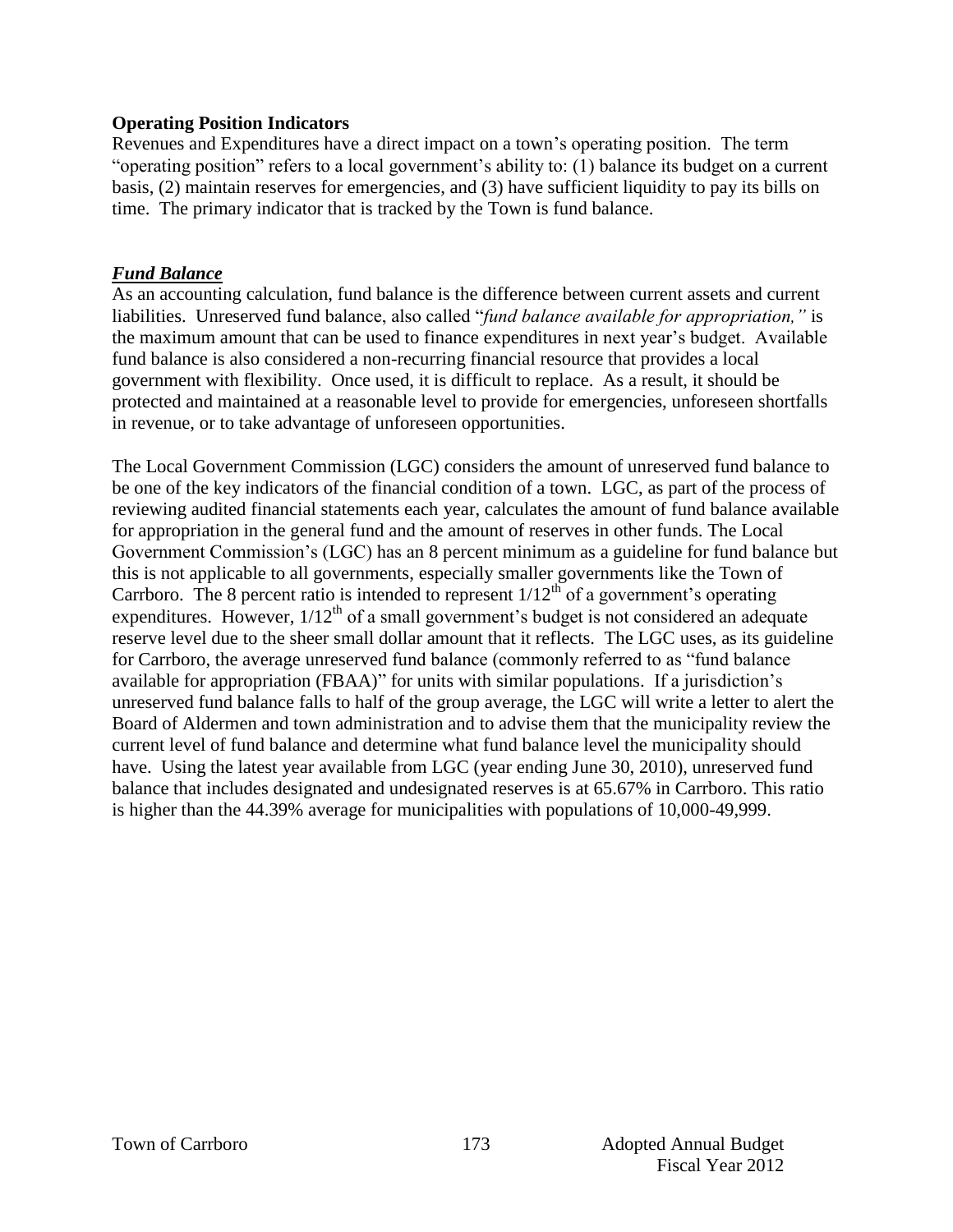

Carrboro, for its own accounting purposes, however, uses "undesignated fund balance" as a true measure of reserves available for emergency appropriation. This portion of fund balance represents true cash. Fund balance as defined by the Local Government Commission is considered "unreserved" fund balance, or fund balance available for appropriation, a much more liberal definition of fund balance than defined by the current Town policy. The graph above illustrates the five-year undesignated fund balance trends. The Town budgets this fund balance or "surplus" with the anticipation of maintaining undesignated reserves within a range of 22.5% to 35% as in its financial policy on fund balance.

## **Debt / Liability Indicators**

Another large expenditure that credit rating industries monitor is the debt load. Debt is an obligation resulting from the borrowing of money. The Town's debt structure primarily consists of installment financings and some bonded debt to support its capital improvements. Under favorable conditions, debt:

- $\mathcal{R}$  Is proportionate in size and growth to the government's tax base,
- $\mathcal{R}$  Does not extend past the facilities useful life which it finances,
- $\mathcal{R}$  Is not used to balance the operating budget,
- $\lambda$  Does not put excessive burdens on operating expenditures, and
- $\mathcal{R}$  Is not so high as to jeopardize the credit rating.

The Board has approved a debt policy that addresses guidelines and restrictions affecting the amount, issuance, process, and type of debt issued by a governmental entity. The policy also requires Town staff to monitor various debt ratios that are used to evaluate ability to repay as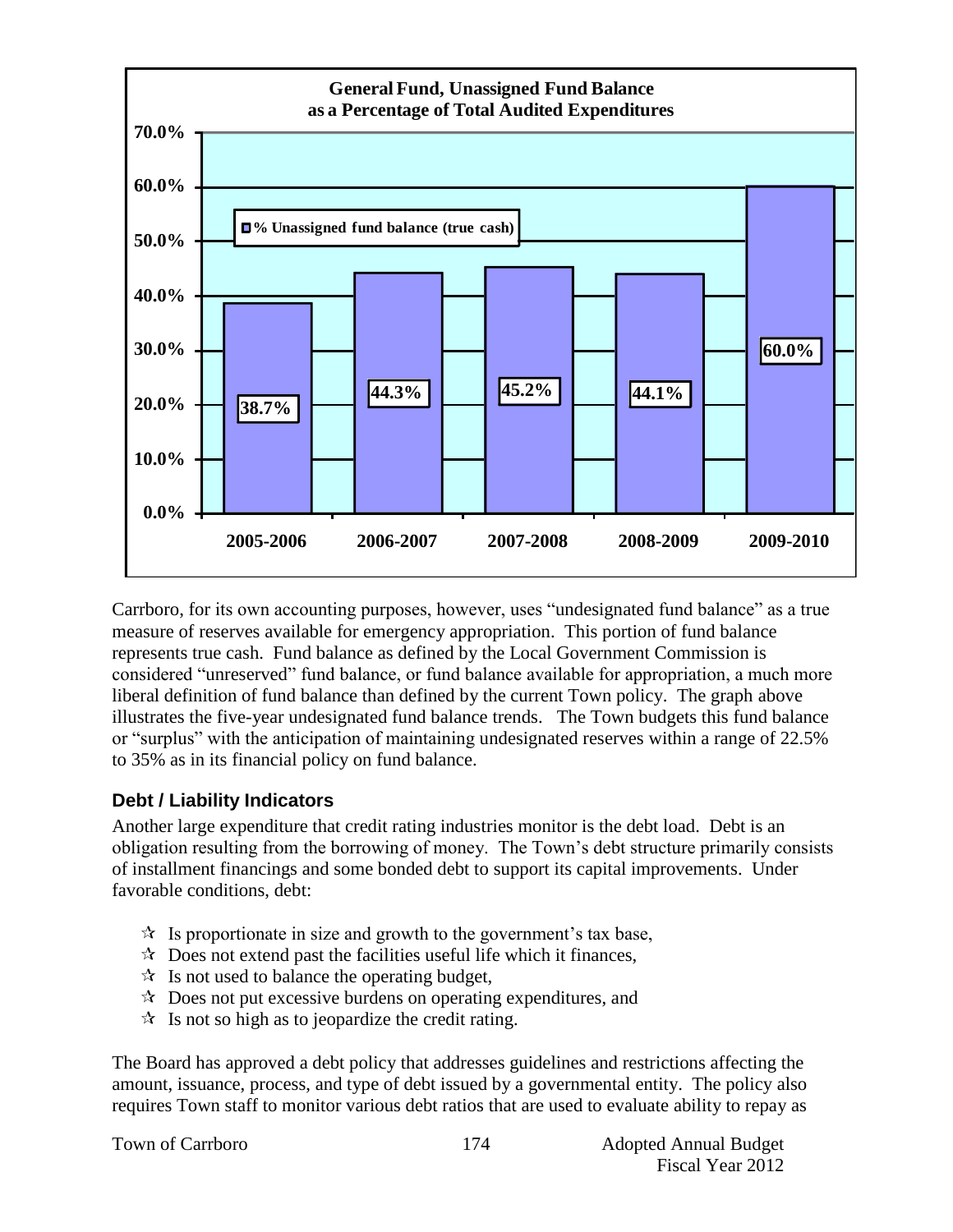well as the government's capacity to incur debt (see Town's fiscal policies within the Community and Organizational Profile section).

Debt ratios are considered by the Local Government Commission and by credit rating agencies to ascertain the fiscal health of a municipality. High debt ratios may adversely affect the ability of the Town to obtain the lowest possible interest rate when borrowing funds. Debt is an obligation resulting from the borrowing of money. The Town's debt structure primarily consists of installment financing and GO bond debt to support its capital improvements and equipment and vehicle replacements. Debt load is a large expenditure that credit rating industries monitor.

One measure of a unit's debt capacity is debt expressed in terms of assessed or market valuation. It is important to note, however, the Town's

| <b>Town of Carrboro, North Carolina</b>              |                 |  |  |  |  |  |  |
|------------------------------------------------------|-----------------|--|--|--|--|--|--|
| <b>Computation of Legal Debt Margin</b>              |                 |  |  |  |  |  |  |
| June 30, 2010                                        |                 |  |  |  |  |  |  |
| Total assessed valuation at June 30, 2010            | \$1,915,872,793 |  |  |  |  |  |  |
| Debt limit – eight percent $(8\%)$ of assessed value | 153,269,823     |  |  |  |  |  |  |
| Amount of debt applicable to debt limit              |                 |  |  |  |  |  |  |
| General Obligation bonds                             | <sup>\$</sup>   |  |  |  |  |  |  |
| Legal Debt Margin                                    | 153,269,823     |  |  |  |  |  |  |

debt is far below the legal limit in the NC General Statutes (GS 159-55) that limits net debt to eight percent (8%) or less of a local government's total property valuation. Outstanding debt in most governmental units falls well below this limit, and typically ranges from about 1% to 4% for most governments. Based on the most recent year end of June 30, 2010, the Town's outstanding debt that applied to this limit is 1% as evidenced in the table. The legal margin or the maximum amount of outstanding debt allowable by law, based on the June 30, 2010 audited valuation is \$153,269,823.

Debt service, annual interest and principal payments, can be a major part of a government's fixed costs, and its increase may indicate excessive debt and fiscal strain; credit firms consider debt exceeding 20% of operating revenues as a potential problem. Ten percent is considered acceptable (footnote1). The North Carolina Local Government Commission (LGC) advises that a heavy debt burden may be evidenced by a ratio of General Fund Debt Service to General Fund Expenditures exceeding 15%. The Town will maintain this ratio at or below 12%, considering this to be a moderate level of debt. In the last audited year, the Town shows that debt expenditures are approximately 8.8% of the total audited expenditures for the year ending June 30, 2010. The Five-Year Plan shows the percentage of debt service expenditures peaking at 11.7% in FY13-14 almost reaching the 12% debt policy goal.

 1 "Evaluating Financial Condition, A Handbook for Local Government," ICMA, Sanford M. Groves and Maureen Godsey Valente, pp 83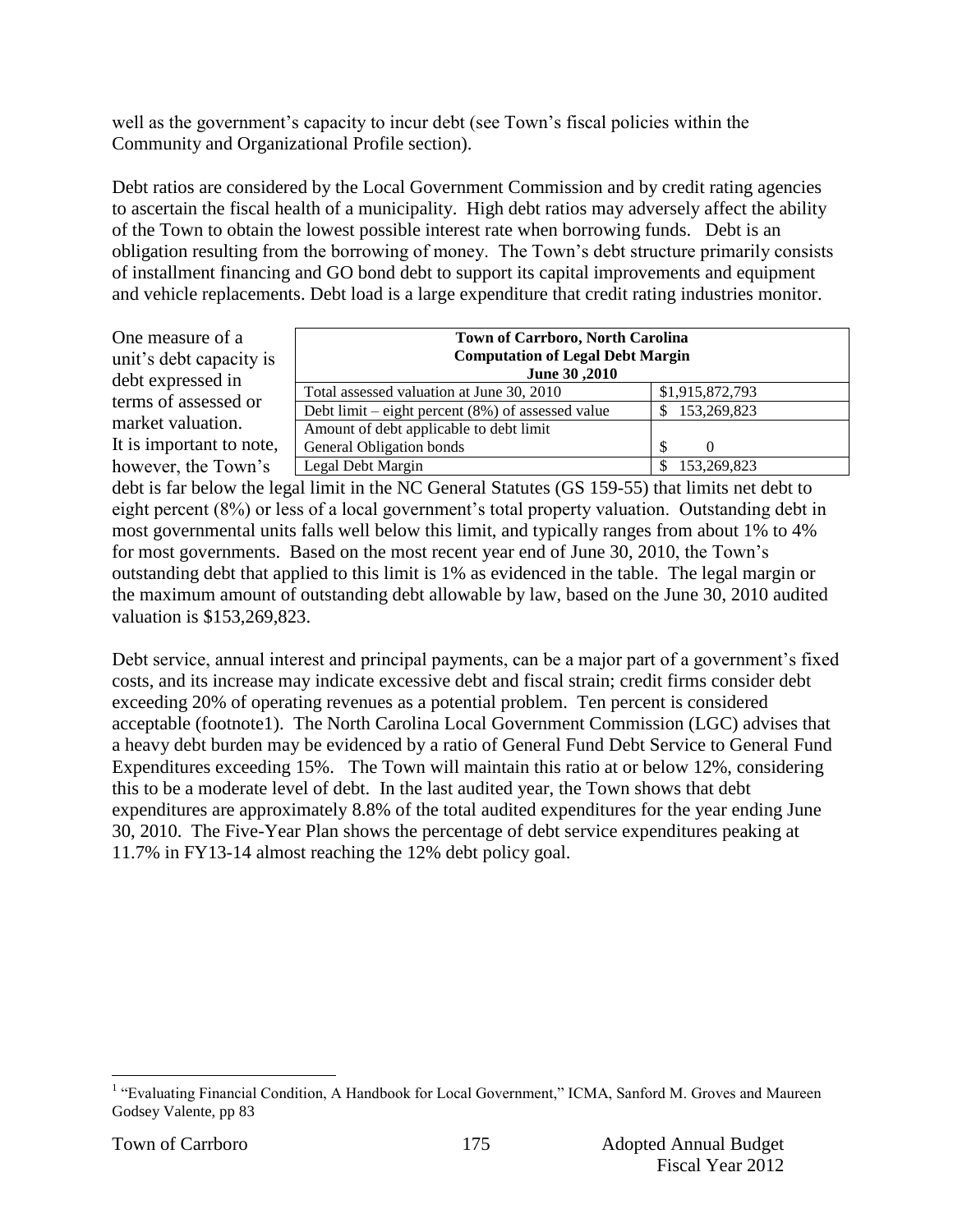#### **Long-Term Debt**



|                       | 2005-2006       | 2006-2007       | 2007-2008       | 2008-2009       | 2009-2010       |
|-----------------------|-----------------|-----------------|-----------------|-----------------|-----------------|
|                       |                 |                 |                 |                 |                 |
| Long-Term Debt        | \$6,082,837     | \$7,530,559     | \$8,098,535     | \$6,996,943     | \$9,650,641     |
| <b>Property</b>       |                 |                 |                 |                 |                 |
| <b>Valuation</b>      | \$1,372,401,330 | \$1,596,838,299 | \$1,538,585,984 | \$1,581,966,677 | \$1,915,872,793 |
| <b>Long-term Debt</b> |                 |                 |                 |                 |                 |
| as % of Property      |                 |                 |                 |                 |                 |
| <b>Valuation</b>      | 0.44%           | $0.47\%$        | 0.53%           | $0.44\%$        | 0.50%           |

**Warning Trend: Increasing ratio of long-term debt to total property valuation. Formula: Long-term Debt/Total Property Valuation.**

#### *Description*

The definition of debt considered by rating agencies is generally limited to bonded debt because of the fact that this debt is backed by the full faith and credit of the town which is represented by the Town's property valuation. However, given that all debt by the Town is considered a fixed cost and property taxes are the primary revenue source for the Town, the analysis of debt above includes long-term installment financing for infrastructure and land as well as equipment and vehicle debt. An increase in total long-term debt as a percentage of taxable assessed valuation can mean that the government's ability to repay debt is diminishing - assuming that the government depends on the property tax to repay its debts.

Standard and Poor's (S&P) reviews the level of long-term debt, recognizing that accelerated debt issuance can overburden a municipality. However, S&P also recognizes that a low debt profile may not be a positive credit factor since it may indicate underinvestment in capital facilities. Investment in public infrastructure is believed to enhance the growth prospects of the private sector.

#### **Discussion**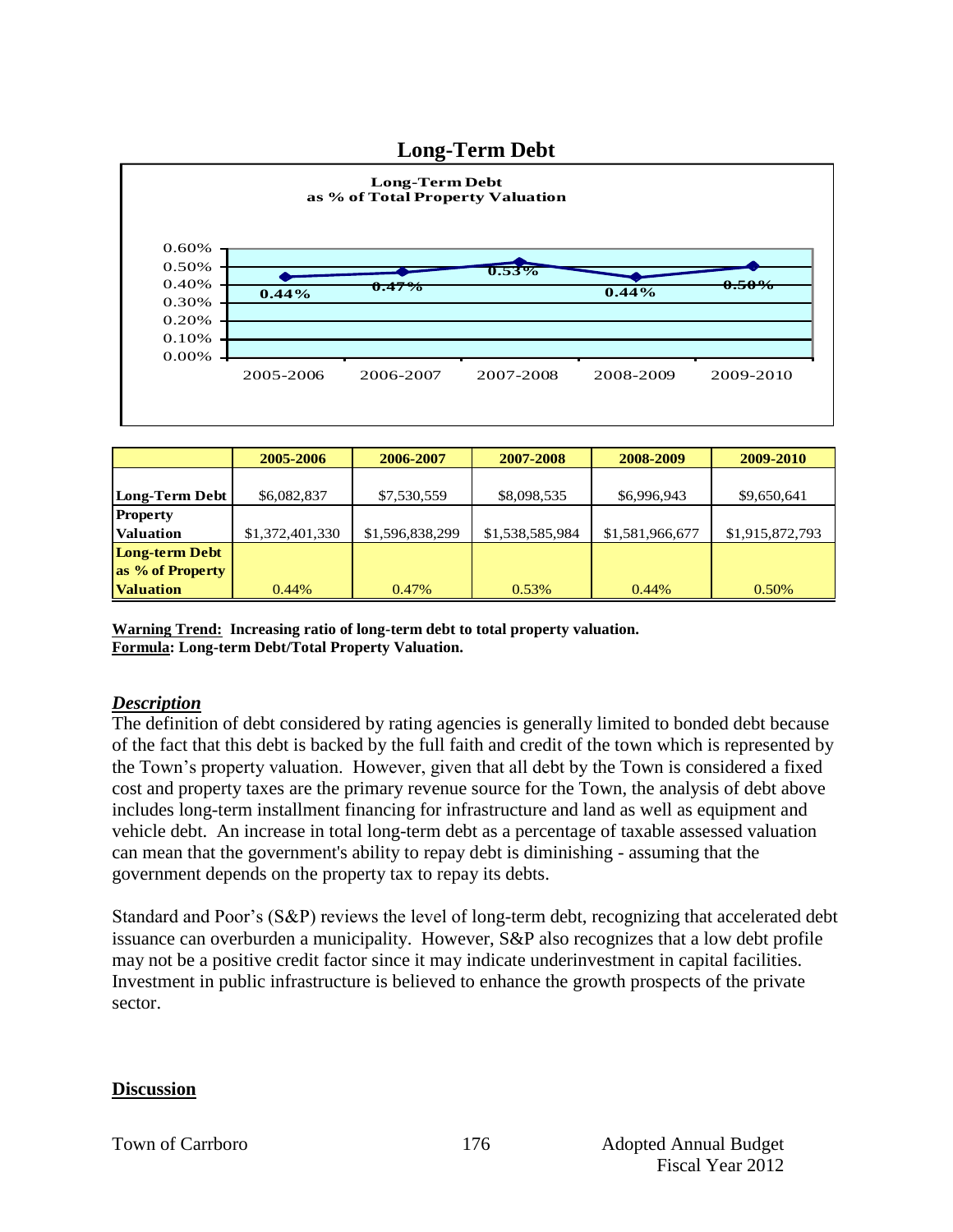For municipalities comparable to Carrboro (populations ranging from 10,000 to 24,999), the average debt-to-assessed valuation ratio (computed by the Local Government Commission) in FY09-10 was .313 percent; a high level is considered 3.684 percent. The debt-to-assessed valuation ratio for Carrboro in the last audited year was .522 percent, which is a little higher than the average valuation for jurisdictions of similar size but well below the high valuation. The Local Government Commission (LGC) includes authorized but unissued debt in its debt ratio formula. For Carrboro, the LGC included the \$4.6 million dollar bond referendum for sidewalks and greenways that has not yet been issued. The graph above reflects the historical perspective that credit-rating agencies and audit reports consider; only issued debt is calculated in the debt ratio and thus our debt ratios in the presented graphs are slightly different.

#### *Debt per Capita*

Debt can also be monitored on a per capita basis. It is especially useful for communities that do not rely heavily on property taxes and that cannot easily compute a substitute revenue base for comparison (footnote2). This is an indicator that is monitored by the Local Government Commission, and is useful for comparison with other similar jurisdictions. The average for comparable jurisdictions in FY09-10 was \$294 per capita; \$1,605 per capita is considered a high ratio. According to the Local Government Commission, the Town's ratio of outstanding general obligation bond debt which includes authorized and unissued general obligation bond debt and installment purchase debt is \$503 per capita. The graph above shows a lower per capita figure that is based on different assumptions than LGC. This figure is adjusted for inflation, relies on actual audited valuation, and does not include authorized but unissued debt. However, the message is the same as the LGC; the outstanding debt owed (principal) is increasing. The Town is in the midst of embarking on a capital plan that moves beyond land purchases to construction which requires financing. In FY05-06, the Town witnessed the first full debt service payment on the Adams Tract for recreational use. Since FY05-06, the Town has been implementing the bond



commitments. In FY09-10, the Town financed the construction of the northern area fire substation, adding to outstanding debt.

 $\overline{a}$ 

<sup>&</sup>lt;sup>2</sup> Evaluating Financial Condition, A Handbook for Local Government," ICMA, Sanford M. Groves and Maureen Godsey Valente, pp 81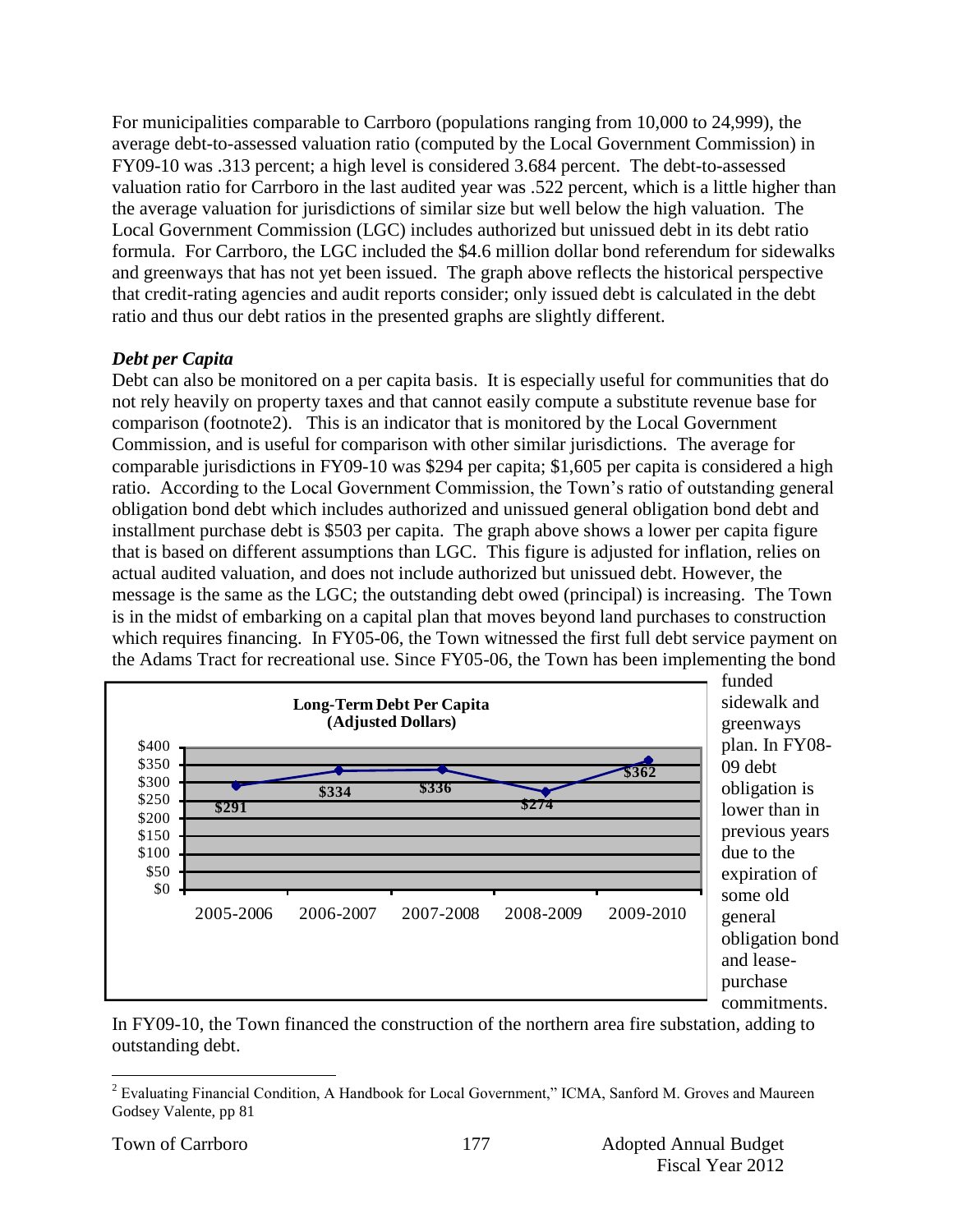## **Debt Service**



|                          | 2005-06      | 2006-07      | 2007-08      | 2008-2009    | 2009-2010    |
|--------------------------|--------------|--------------|--------------|--------------|--------------|
| <b>Debt Service</b>      | \$1,116,743  | \$1,252,941  | \$1,360,897  | \$1,427,902  | \$1,477,718  |
| <b>Net Operating</b>     |              |              |              |              |              |
| <b>Revenue</b>           | \$14,472,877 | \$16,753,209 | \$17,016,278 | \$17,427,662 | \$17,476,112 |
| <b>Debt Service as %</b> |              |              |              |              |              |
| of Net Operating         |              |              |              |              |              |
| <b>Revenue</b>           | 7.70%        | 7.50%        | 8.00%        | 8.20%        | 8.46%        |

**Warning Trend: Increasing debt service as a percentage of operating revenue. Formula: Debt Service/Operating Revenue**

#### **Description**

Debt service is defined here as the amount of principal and interest that a local government must pay each year on its long-term debt plus the interest it must pay on short-term debt. Increasing debt service reduces expenditure flexibility by adding to the government's obligations. According to the ICMA, debt service under 10 percent of net operating revenue is considered acceptable while anything approaching 20 percent is considered excessive. Debt service can be a major part of a government's fixed costs, and increases may indicate excessive debt and fiscal strain.

#### *Discussion*

Debt service as a percentage of operating revenue has risen over the past four years due to increased financing of vehicles, equipment, the new fire station, and bond funded sidewalk and greenways construction.

The graph shows that debt expenditures are approximately 8.46 percent of net operating revenues in FY09-10. This ratio, while different in focus than the Town's debt policy which monitors debt service as a percentage of expenditures, tells a similar story of relatively stable debt service that is below the stated ceiling of 12%. The Town plans on issuing BANS until the entire amount of authorized bonds are spent, at which time the Town will issue the bonds requiring full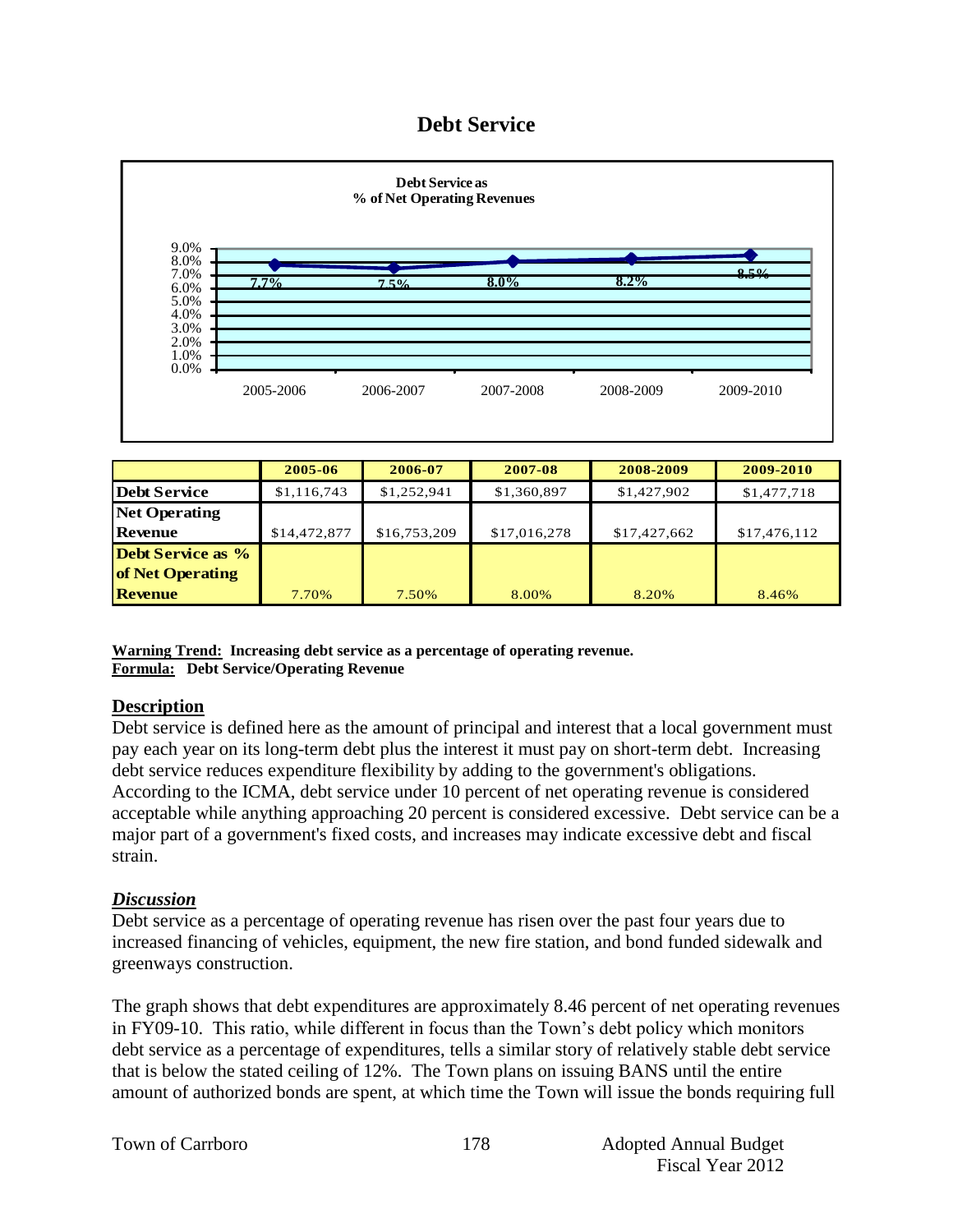debt service payments that include both principal and interest costs. This level of debt service will likely appear in or after FY11-12.



## **Overlapping Debt**

|                               | 2005-06       | 2006-07       | 2007-08       | 2008-09       | 2009-10       |
|-------------------------------|---------------|---------------|---------------|---------------|---------------|
| Carrboro Debt                 | \$331,679     | \$229,822     | \$127,964     | \$26,107      | \$0           |
| <b>Orange County Debt</b>     | \$148,750,000 | \$139,215,000 | \$130,290,000 | \$121,415,000 | \$112,520,000 |
| <b>Total Overlapping Debt</b> | \$149,081,679 | \$139,444,822 | \$130,417,964 | \$121,441,107 | \$112,520,000 |

**Warning Trend: Increasing overlapping debt as a percentage of total assessed property valuation. Formula: Carrboro Long-Term Debt Plus Orange County Long-Term Debt/Carrboro Assessed Property Valuation**

#### **Description**

Overlapping debt is the net direct bonded debt of another jurisdiction that is issued against a tax base within part or all of the boundaries of the community. The level of overlapping debt is only that debt which is applicable to the property shared by the two jurisdictions. The overlapping debt indicator measures the ability of the community's tax base to repay the debt obligations issued by all of its governmental and quasi-governmental jurisdictions.

#### *Discussion*

The overlapping debt ratio does not present any warning signs. Since FY2005-06, debt has decreased. The changes in the debt ratio are primarily affected by debt incurred by Orange County.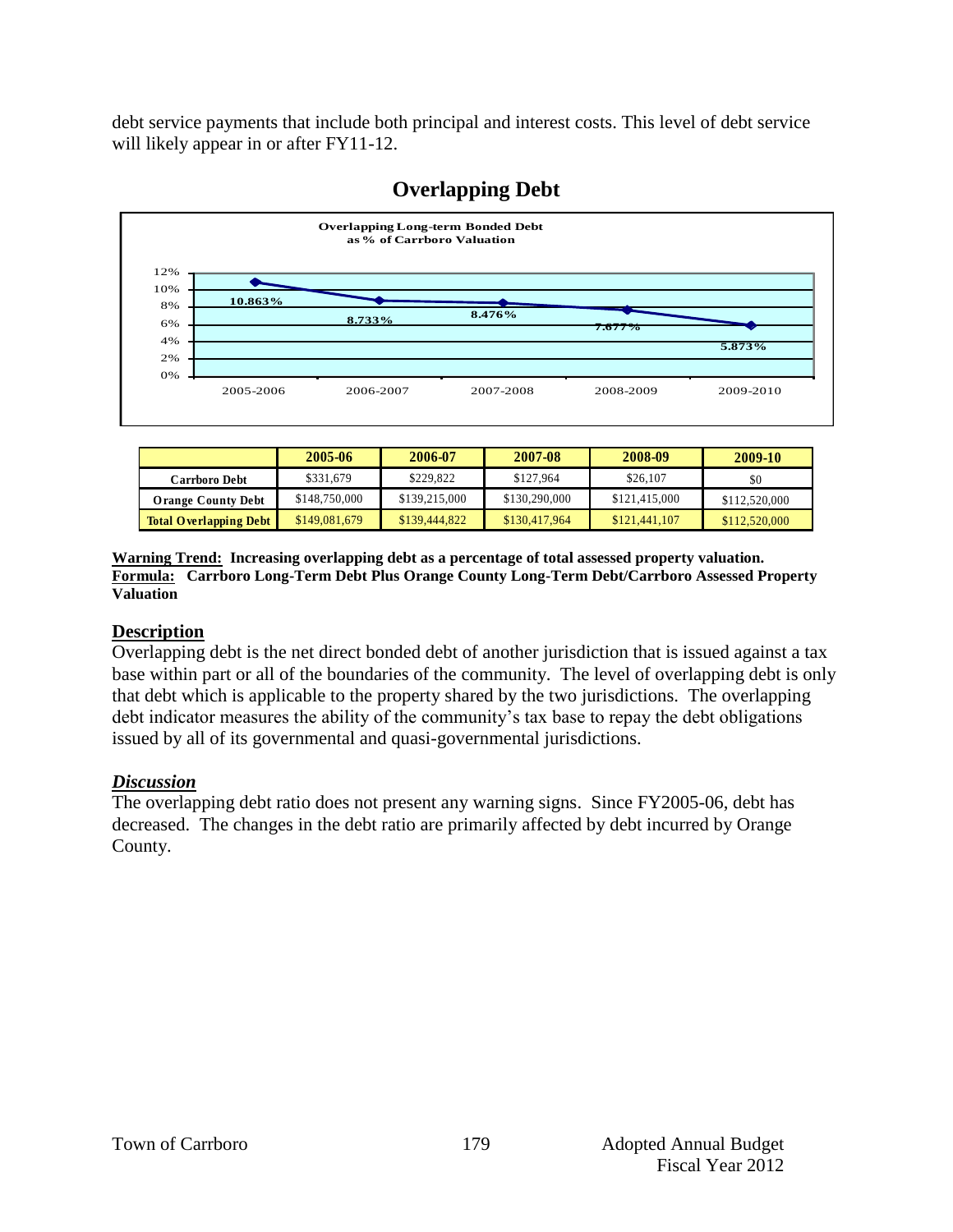## **Current Town Financial Condition**

Overall, the indicators highlight the growth in the Town's population, the conscious decisions by the Board to add services needed and requested by the community and to maintain a solid financial position even through difficulties experienced over the years. The Executive Summary identifies the specific revenue and expenditure trends affecting the Town board and service delivery choices in the upcoming year. Notably, the Town has been able to maintain tax rates in four of the last six years through FY 2011-12 recommended budget.

## **Future Trends**

The Town also makes projections about future costs based on the most recent adopted budget. The projections contained in the plan are our best estimates based upon current information and the assumptions outlined within this section. It is best used as a tool for reflecting trends rather than actual revenues, expenditures, and tax rates. This plan is based on the Recommended Budget for 2011-12 and the recently Adopted FY 2011-12 Capital Improvements Plan (CIP). The five-year plan is designed to show the tax rate impact of town services over the long-term if growth continues at the current rates assumed in the model. It is the Town Manager's goal to take action to keep tax rates at the lowest possible level while continuing to provide a high level of services.

*The five-year plan model provides information about underlying trends in the Town's fiscal position and budgetary trends monitoring key revenue and expenditures, debt and debt ratios, and the impact of capital investments and improvements on the Town's budget.* 

*Personnel services represent the largest component of the Town's general fund budget. Consequently, the five-year plan is impacted by assumptions regarding employee salaries and related expenses. The only additional positions projected in the model are associated with the opening of the northern fire substation.* 

The model is built with two fund balance objectives in mind: (1) maintaining undesignated fund balance levels at a minimum of twenty-two and one-half percent (22.5%) of budgeted expenditures; and (2) appropriating no more than three percent (3%) of budget from General Fund balance.

Undesignated fund balance increased to 59.3% on June 30, 2010, reflecting a healthy fund balance level that may provide some options to offset some committed capital costs in future years.

The assumptions built into this model are very conservative, projecting slow growth in the revenue base while continuing to fund expenditures at historical levels or higher, creating a budgetary gap that in the model, is filled by anticipated tax rate increases.

The five-year projected tax rates in previous models have been significant but have not generally materialized at projected levels. For example, in the FY05-06 adopted budget document, the five-year plan forecast a tax increase of six cents in FY06-07 that did not materialize. The primary factor in avoiding a tax increase in FY06-07 is attributable to lower overall spending. The bulk of the savings is where the Town incurred lower debt service costs associated with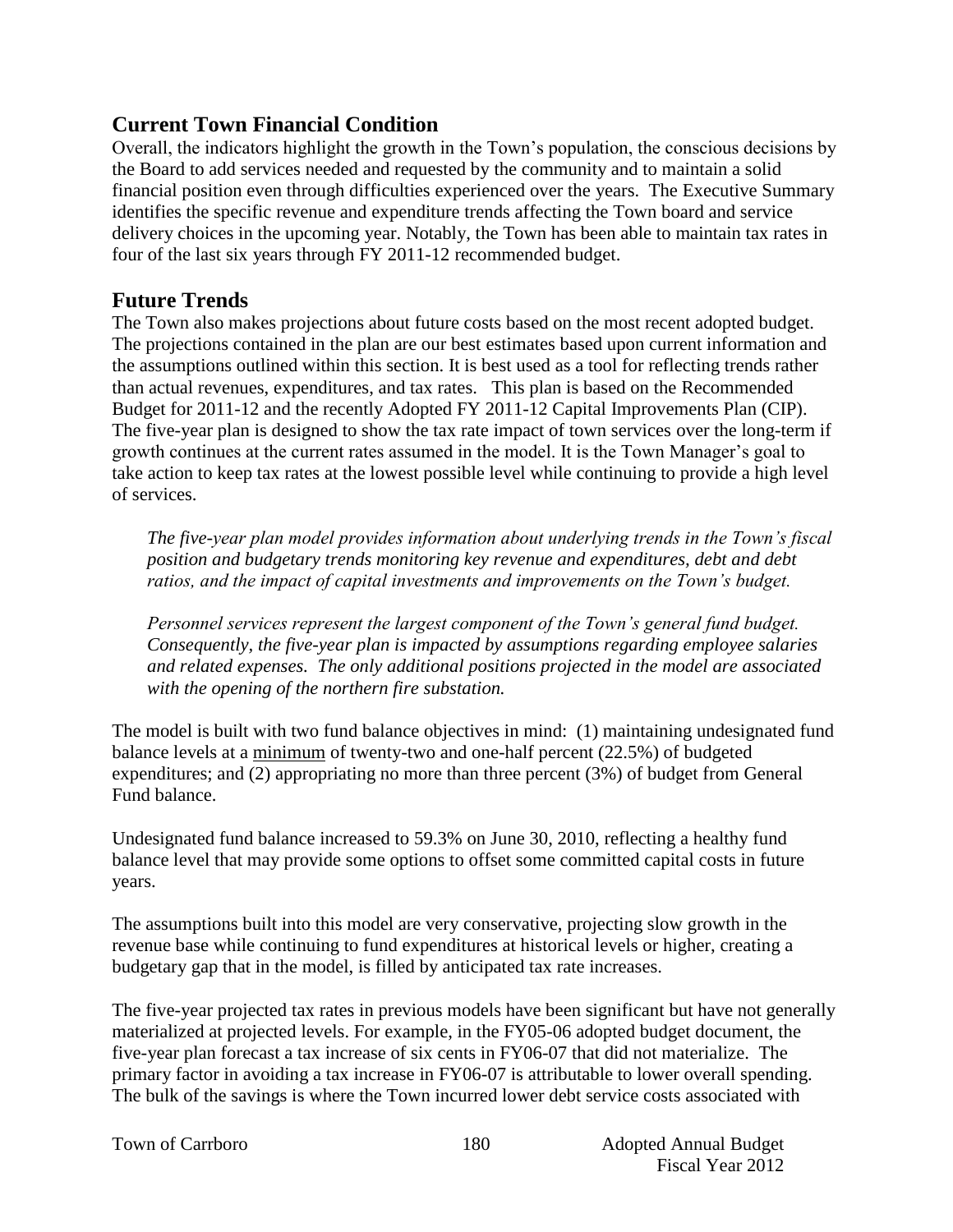various capital projects due to lower projected interest rates for vehicle installment debt and changes in timing of capital projects such as the fire substation, and parking lot purchases. In addition, the Town made a decision to issue bond anticipation notes (BANS) which only requires interest costs until all the authorized debt is expended, at which time a bond issue will occur and debt payments will include not only interest, but principal payments as well.

Nevertheless, the model serves a useful purpose: looking into the future and thinking about ways to mitigate and plan for budgetary gaps while achieving specific initiatives. Opportunities or strategies to improve the Town's expenditure and revenue stream continue to be explored by Town staff.

*Assumptions about specific revenue and expenditures in the five- year model are identified on the following pages.*

#### *Revenues*

The five-year plan, due to added legal protection granted by the General Assembly for statecollected local revenue, budgets for utility franchise, telecommunications sales tax, and natural piped gas taxes. In addition, the Town does receive occasional funding for bikeway or sidewalk improvements. Fund balance is used to balance the budget and to minimize tax increases. Budgets are balanced with the goal of maintaining the undesignated fund balance within the range of 22.5% to 35% of total expenditures.

#### *Expenditures*

Personnel costs, representing over half of the budget, underscore the nature of government as a service industry; the primary asset of such an industry is the people who work for it. For future years, the assumptions within the plan assume an average 3% increase in salaries. In FY 2012- 13 the assumption is that positions currently frozen will be filled. No other new positions are projected. In addition, the plan accounts for annual significant increases in health insurance that have been a trend over time. In all of the fiscal years, it is important to note that salaries, being the largest component of general fund spending, significantly affect the total general fund budget.

The five-year plan generally shows operating expenditures at rates that mirror historical trends and commitments of the Town for specific policy or capital initiatives.

The Board adopts a Capital Improvements Plan (CIP) annually. It should be noted that the fiveyear plan assumptions consider the capital needs identified in the CIP. The Town, due to limited resources, will continue to prioritize capital needs as opportunities and funding arises. The Town is underway with the construction sidewalks, road and storm water repairs, and will develop greenway and park facilities and pay debt service costs for these various projects. The timelines and associated cost and tax impacts generally reflect numbers last considered in the FY 2012-17 CIP.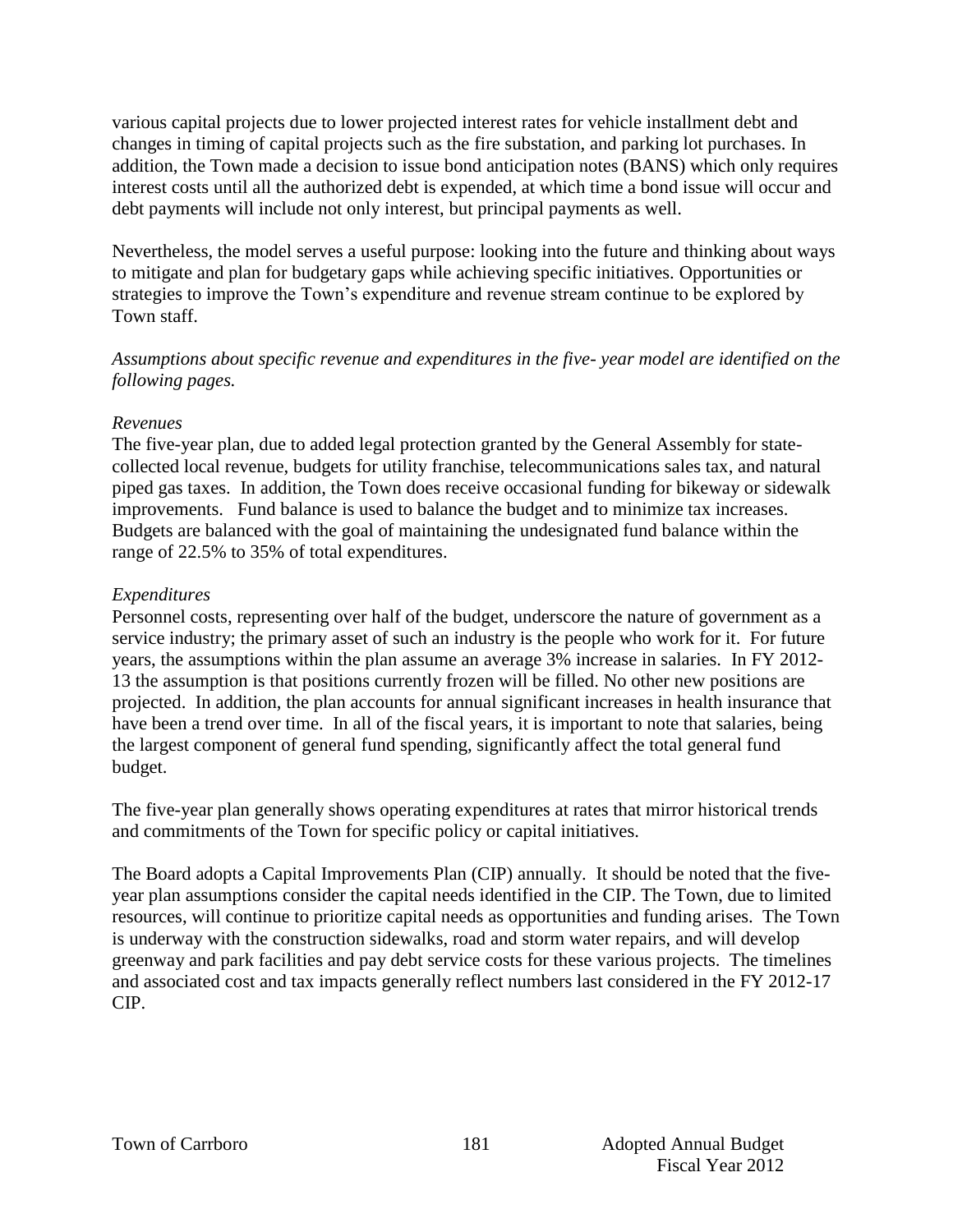#### *Capital Investments*

The Board regularly allocates funding for street resurfacing and other Public Works construction projects. The amount needed to cover street resurfacing costs is anticipated to increase over the next five years. Also important in the Town's Capital Improvement Program is the purchase of vehicles and equipment to maintain day-to-day services.

A significant force creating pressure on the tax rate over the next five years is the cost of the construction of sidewalks and greenways and the eventual construction of the Martin Luther King, Jr. Park and Public Works Facility. In this model, an assumption has been made that the Town will issue the entire \$4.6 million dollars approved by the voters for sidewalks and greenways in FY12-13. Meanwhile, the Town continues its sidewalk construction program issuing bond anticipation notes that require annual interest payments. In FY12-13, upon issuance of bonds, both interest and principal payments will begin. Debt service expenditures and operating impact of the fire substation will likely create pressure to increase the tax rate. These efforts, however, are only one of many capital needs faced by the Town as indicated in the chart below.

| <b>FISCAL YEAR</b>                                                                  | 2009-2010 | 2010-2011 | 2011-2012        | 2012-2013 | 2013-14   | 2014-15   | 2015-16   |
|-------------------------------------------------------------------------------------|-----------|-----------|------------------|-----------|-----------|-----------|-----------|
| <b>CONSTRUCTION - STREET</b><br>RESUFACING, BIKEPATHS,<br><b>SIDEWALKS,ETC</b>      | 393,579   | 200,000   | 440,490          | 473,510   | 331,700   | 365,750   | 365,750   |
| <b>TRANSFER TO CAP RESERVE</b><br><b>FUND FOR FUTURE CAPITAL</b><br><b>PROJECTS</b> | 12,000    | 12,000    | 12,000           | 12,000    | 12,000    | 12,000    | 12,000    |
| PARK MAINTENANCE AND REPAIR                                                         | 39,581    | 0         | $\boldsymbol{0}$ | 307,257   | 286,000   | 129,880   | 129,880   |
| <b>INFO TECHNOLOGY</b>                                                              | 17,463    | 22,750    | 28,750           | 15,500    | 55,000    | $\bf{0}$  | 0         |
| <b>EQUIPMENT &amp; VEHICLES</b>                                                     | 544,442   | 604,260   | 297,850          | 1,219,480 | 973,248   | 1,543,795 | 566,443   |
| <b>CAPITAL INVESTMENTS</b>                                                          | 1,007,065 | 839,010   | 779,090          | 2,027,747 | 1,657,948 | 2,051,425 | 1,074,073 |
| <b>LEASE-PURCHASE DEBT SERVICE-</b><br><b>EQP/VEHICLES</b>                          | 856,684   | 797,049   | 621,165          | 872,803   | 1,029,310 | 821,169   | 821,169   |
| <b>DEBT SERVICE</b>                                                                 | 601,753   | 386,965   | 377,617          | 382,090   | 390,908   | 399,726   | 399,726   |
| <b>DEBT SERVICE - FIRE</b><br><b>SUBSTATION CONSTRUCTION</b><br>@\$3,250,000        | 174,471   | 342,328   | 333,510          | 324,691   | 315,873   | 307,055   | 307,055   |
| <b>SIDEWALKS &amp; GREENWAYS -</b><br><b>BAN/BOND ISSUE</b>                         | 19,281    | 22,573    | 45,146           | 555,163   | 538,488   | 521,813   | 521,813   |
| <b>DEBT SERVICE -MARTIN LUTHER</b><br>KING, JR. PARK                                | 24,673    | 24,673    | 24,673           | 253,483   | 245,982   | 238,481   | 238,481   |
| <b>DEBT PAYMENTS</b>                                                                | 1,676,862 | 1,573,588 | 1,402,111        | 2,388,230 | 2,520,561 | 2,288,244 | 2,288,244 |

In monitoring the Town's operating position via fund balance ratios, it is clear that there are limited resources and that the capital improvement and operating plans must be prioritized to meet the Town's most pressing needs as determined by the Board.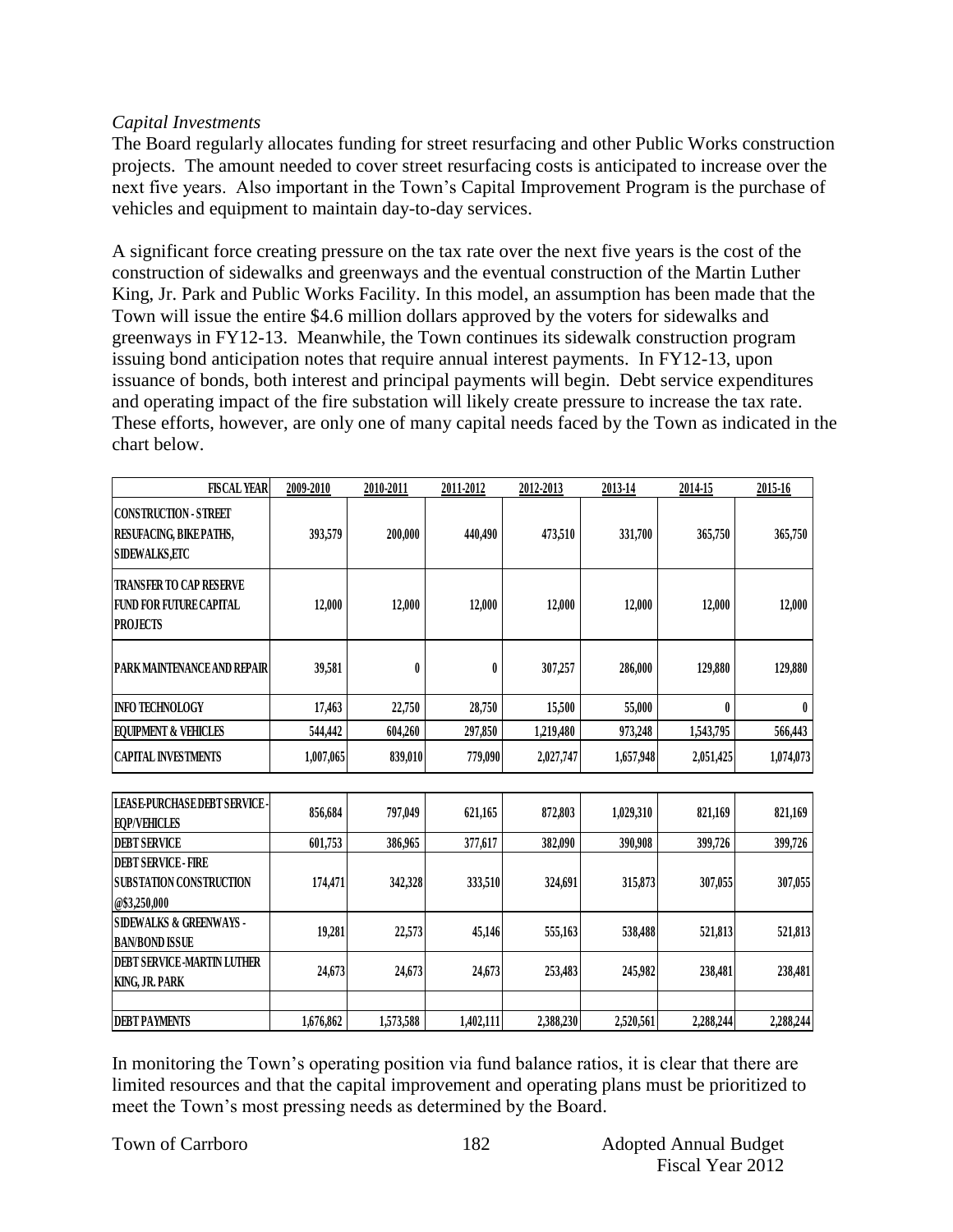## **Projected Expenditures**

|                                                                                     | 2009-2010  | 2010-2011             | 2011-2012             | 2012-2013  | 2013-14    | 2014-15    | 2015-16      |
|-------------------------------------------------------------------------------------|------------|-----------------------|-----------------------|------------|------------|------------|--------------|
| GENERAL FUND                                                                        | Actual     | <b>Adopted Budget</b> | <b>Adopted Budget</b> | Projected  |            |            |              |
| <b>SALARY/WAGES</b>                                                                 | 7,562,545  | 7,877,663             | 7,828,099             | 8,300,153  | 8,549,158  | 8,805,632  | 9,069,801    |
| <b>FRINGE BENEFITS</b>                                                              | 2,375,413  | 2,793,500             | 2,872,286             | 3,464,539  | 3,793,258  | 4,165,591  | 4,214,462    |
| <b>TOTAL PERSONAL SVCS</b>                                                          | 9,937,958  | 10,671,163            | 10,700,385            | 11,764,692 | 12,342,416 | 12,971,223 | 13,284,263   |
|                                                                                     |            |                       |                       |            |            |            |              |
| <b>GEN OPERATING COSTS</b>                                                          | 2,504,387  | 3,722,784             | 3,833,899             | 3,948,916  | 4,067,384  | 4,189,405  | 4,315,087    |
| <b>AFFORDABLE HOUSING</b>                                                           | 86,623     | 86,465                | 88,103                | 90,746     | 93,468     | 96,273     | 99,161       |
| <b>GOV'NANCESUPPORT</b>                                                             | 54,946     | 58,183                | 36,139                | 37,223     | 38,340     | 39,490     | 40,675       |
| <b>LANDFILL FEES</b>                                                                | 345,572    | 366,046               | 391,830               | 431,013    | 474,114    | 521,526    | 573,678      |
| <b>TRANSPORTATION COSTS</b>                                                         | 1,032,835  | 1,064,150             | 1,064,150             | 1,117,358  | 1,173,225  | 1,231,887  | 1,293,481    |
| <b>HUMAN SERVICES</b><br>TRANSFERS TO OTHER FUNDS,                                  | 141,002    | 144,296               | 145,883               | 153,177    | 160,836    | 168,878    | 177,322      |
| MISC.                                                                               | 404,562    | $\bf{0}$              | 0                     | $\bf{0}$   | 0          | 0          | $\mathbf{0}$ |
| OPERATING COSTS                                                                     | 4,569,927  | 5,441,924             | 5,608,354             | 5,778,433  | 6,007,368  | 6,247,458  | 6,499,404    |
| <b>FISCAL YEAR</b>                                                                  | 2009-2010  | 2010-2011             | 2011-2012             | 2012-2013  | 2013-14    | 2014-15    | 2015-16      |
| <b>CONSTRUCTION - STREET</b><br>RESUFACING, BIKE PATHS,<br><b>SIDEWALKS, ETC</b>    | 393,579    | 200,000               | 440,490               | 473,510    | 331,700    | 365,750    | 365,750      |
| <b>TRANSFER TO CAP RESERVE</b><br><b>FUND FOR FUTURE CAPITAL</b><br><b>PROJECTS</b> | 12,000     | 12,000                | 12,000                | 12,000     | 12,000     | 12,000     | 12,000       |
| PARK MAINTENANCE AND REPAIR                                                         | 39,581     | $\boldsymbol{0}$      | 0                     | 307,257    | 286,000    | 129,880    | 129,880      |
| <b>INFO TECHNOLOGY</b>                                                              | 17,463     | 22,750                | 28,750                | 15,500     | 55,000     | 0          |              |
| <b>EQUIPMENT &amp; VEHICLES</b>                                                     | 544,442    | 604,260               | 297,850               | 1,219,480  | 973,248    | 1,543,795  | 566,443      |
| <b>CAPITAL INVESTMENTS</b>                                                          | 1,007,065  | 839,010               | 779,090               | 2,027,747  | 1,657,948  | 2,051,425  | 1,074,073    |
| LEASE-PURCHASE DEBT SERVICE-<br><b>EQP/VEHICLES</b>                                 | 856,684    | 797,049               | 621,165               | 872,803    | 1,029,310  | 821,169    | 821,169      |
| <b>DEBT SERVICE</b>                                                                 | 601,753    | 386,965               | 377,617               | 382,090    | 390,908    | 399,726    | 399,726      |
| <b>DEBT SERVICE - FIRE</b><br>SUBSTATION CONSTRUCTION<br>@\$3,250,000               | 174,471    | 342,328               | 333,510               | 324,691    | 315,873    | 307,055    | 307,055      |
| <b>SIDEWALKS &amp; GREENWAYS -</b><br><b>BAN/BOND ISSUE</b>                         | 19,281     | 22,573                | 45,146                | 555,163    | 538,488    | 521,813    | 521,813      |
| DEBT SERVICE -MARTIN LUTHER<br>KING, JR. PARK                                       | 24,673     | 24,673                | 24,673                | 253,483    | 245,982    | 238,481    | 238,481      |
|                                                                                     |            |                       |                       |            |            |            |              |
| <b>DEBT PAYMENTS</b>                                                                | 1,676,862  | 1,573,588             | 1,402,111             | 2,388,230  | 2,520,561  | 2,288,244  | 2,288,244    |
| <b>GENERAL FUND TOTAL</b>                                                           | 17,191,813 | 18,525,685            | 18,489,939            | 21,959,103 | 22,528,293 | 23,558,351 | 23,145,985   |
| <b>Operational Impact of CIP Projects</b>                                           |            |                       |                       |            |            |            |              |
| <b>Included in Operating Budget Above</b>                                           |            |                       |                       |            |            |            |              |
| N. AREA FIRE STATION                                                                | 405,911    | 246,389               | 395,128               | 414,884    | 435,628    | 457,410    | 480,280      |
| <b>INFO. TECHNOLOGY</b>                                                             | 0          | 500                   | 0                     | 0          | 0          |            | $\pmb{0}$    |
| <b>CIP PROJECTS (OPERATING</b><br><b>IMPACT</b> )                                   | 405,911    | 246,889               | 395,128               | 414,884    | 435,628    | 457,410    | 480,280      |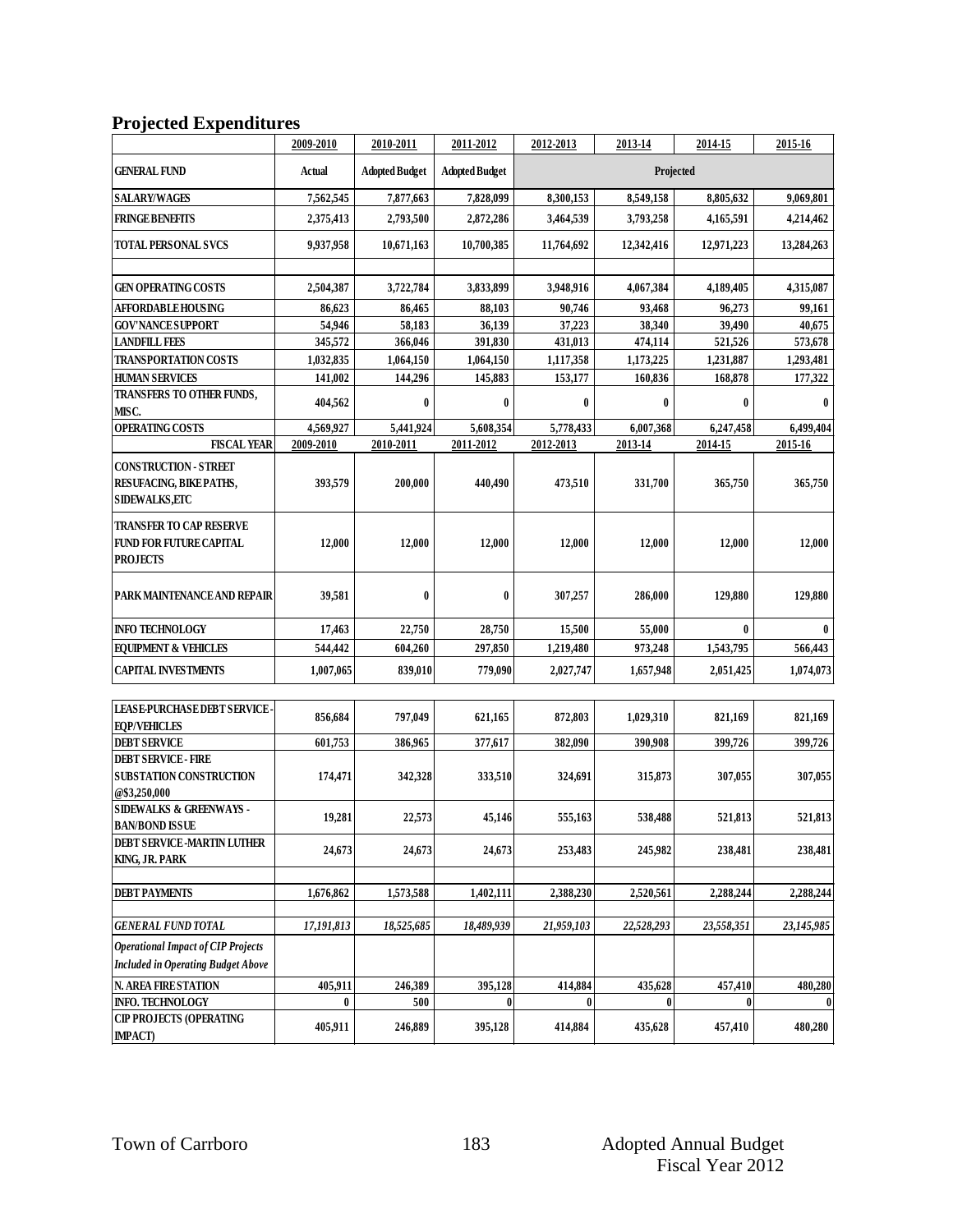#### **Projected Revenues**

| v                                                                   |                                                   |                                             |                      |                                   |                                 |                     |                               |
|---------------------------------------------------------------------|---------------------------------------------------|---------------------------------------------|----------------------|-----------------------------------|---------------------------------|---------------------|-------------------------------|
|                                                                     | 2009-2010                                         | 2010-2011                                   | 2011-2012            | 2012-2013                         | 2013-14                         | 2014-15             | 2015-16                       |
|                                                                     | <b>Actual</b>                                     | <b>Adopted Budget</b>                       | <b>Adopted Buget</b> | Projected                         |                                 |                     |                               |
| <b>ESTIMATED VALUE PER ONE CENT</b><br>LEVY                         | 184,320                                           | 185,277                                     | 188,947              | 194,815                           | 200,659                         | 206,679             | 212,879                       |
| <b>REQUIRED RATE PER \$100</b><br><b>VALUATION</b>                  | 58.94                                             | 58.94                                       | 58.94                | 68.25                             | 70.25                           | 70.25               | 70.25                         |
| <b>GENERAL FUND</b>                                                 |                                                   |                                             |                      |                                   |                                 |                     |                               |
| AD VALOREM TAXES                                                    | 10,956,318                                        | 11,021,222                                  | 11,246,033           | 13,406,730                        | 14,210,250                      | 14,636,557          | 15,075,654                    |
| <b>LOCAL SALES TAX</b>                                              | 3,039,932                                         | 3,062,136                                   | 2,966,053            | 3,055,035                         | 3,146,686                       | 3,241,086           | 3,338,319                     |
| <b>OTHER TAXES/LICENSES</b>                                         | 511,052                                           | 402,750                                     | 406,076              | 414,198                           | 422,481                         | 430,931             | 439,550                       |
| <b>UNRESTRICTED</b>                                                 |                                                   |                                             |                      |                                   |                                 |                     |                               |
| <b>INTERGOVERNMENTAL</b>                                            | 870,613                                           | 860,018                                     | 849,531              | 875,017                           | 901,267                         | 928,305             | 956,155                       |
| <b>RESTRICTED</b>                                                   | 678,992                                           | 553,981                                     | 509,765              | 522,509                           | 535,572                         | 548,961             | 562,685                       |
| <b>INTERGOVERNMENTAL</b>                                            |                                                   |                                             |                      |                                   |                                 |                     |                               |
| <b>FEES AND PERMITS</b>                                             | 1,175,314                                         | 1,022,867                                   | 1,015,238            | 1,035,543                         | 1,056,254                       | 1,077,379           | 1,098,926                     |
| <b>SALES AND SERVICES</b>                                           | 256,639                                           | 244,606                                     | 229,846              | 241,338                           | 253,405                         | 266,075             | 279,379                       |
| <b>INTEREST EARNINGS</b>                                            | 24,253                                            | 50,000                                      | 25,000               | 25,000                            | 25,000                          | 25,000              | 25,000                        |
| <b>OTHER REVENUES</b>                                               | 76,240                                            | 44,069                                      | 54,439               | 57,339                            | 57,426                          | 57,515              | 57,607                        |
| <b>LEASE PURCHASE PROCEEDS</b>                                      | 617,955                                           | 560,500                                     | 298,850              | 1,219,480                         | 973,248                         | 1,543,795           | 566,443                       |
| <b>OTHER TRANSFERS</b>                                              | 544,806                                           | 176,945                                     | 176,945              | $\bf{0}$                          | $\bf{0}$                        | $\bf{0}$            | $\mathbf{0}$                  |
| <b>FUND BAL APPROP - CEMETERY</b><br>FUND                           |                                                   | $\bf{0}$                                    | $\bf{0}$             | $\bf{0}$                          | $\bf{0}$                        | $\bf{0}$            |                               |
| FUND BAL APPROP                                                     | $\bf{0}$                                          | 526,591                                     | 712,163              | 1,106,915                         | 946,704                         | 802,745             | 746,267                       |
| <b>GENERAL FUND TOTAL</b>                                           | 18,752,115                                        | 18,525,685                                  | 18,489,939           | 21,959,103                        | 22,528,293                      | 23,558,351          | 23,145,985                    |
| <b>FUND BALANCE APPROP AS A %</b><br><b>OF TOTAL REVENUE</b>        | $0.00\%$                                          | 2.84%                                       | 3.85%                | 5.04%                             | 4.31%                           | 3.56%               | 3.17%                         |
| PROJECTED UNDESIGNATED<br><b>FUND BALANCE 6/30/XX</b>               | 12,947,041                                        | 12,752,754                                  | 12,375,240           | 11,638,551                        | 11,079,820                      | 10,679,691          | 10,347,821                    |
| <b>FUND BALANCE AS %</b><br><b>PROJECTED EXPENDITURES</b>           | 75.3%                                             | 68.8%                                       | 66.9%                | 53.0%                             | 50.5%                           | 47.4%               | 43.9%                         |
|                                                                     |                                                   |                                             |                      |                                   |                                 |                     |                               |
|                                                                     |                                                   |                                             |                      |                                   |                                 |                     |                               |
| <b>OUTSTANDING DEBT</b><br><b>GO BOND</b>                           | 2009-2010<br>$\mathbf{\hat{s}}$<br>$\overline{a}$ | 2010-2011<br>\$<br>$\overline{\phantom{a}}$ | 2011-2012<br>\$      | 2012-2013<br>\$<br>$\overline{a}$ | 2013-14<br>\$<br>$\overline{a}$ | 2014-15<br>\$<br>ä, | 2015-16<br>\$<br>$\mathbf{r}$ |
| MARTIN LUTHER KING, JR. PARK<br>LAND (\$274,000)                    | \$<br>110,842                                     | 90,389<br>\$                                | \$<br>$69,113$ \$    | 46,979                            | \$<br>23,954                    | \$                  | \$                            |
| <b>CENTURY CENTER &amp; PUBLIC</b><br><b>WORKS LAND</b>             | \$<br>1,862,676                                   | \$<br>1,635,498                             | \$<br>1,341,656      | -\$<br>1,160,899                  | \$<br>912,965                   | \$<br>657,581       | \$<br>402,197                 |
| <b>ADAMS TRACT (\$600,000)</b>                                      | \$<br>400,000                                     | \$<br>360,000                               | \$<br>320,000        | 280,000<br>- S                    | \$<br>240,000                   | 200,000 \$<br>\$    | 160,000                       |
| <b>CONSTRUCTION - FIRE</b>                                          | \$<br>$3,141,667$ \$                              | 2,925,000                                   | \$<br>2,708,333      | 2,491,667<br>\$                   | \$<br>2,275,000                 | \$<br>2,058,333     | \$<br>1,841,666               |
| <b>SUBSTATION (\$3,250,000)</b><br><b>CAPITAL LEASE (PROJECTED)</b> | \$<br>2,153,357                                   | 1,394,655<br>\$                             | 1,458,218 \$<br>\$   | 1,708,531                         | 1,221,632<br>\$                 | 1,814,713<br>\$     | \$<br>2,407,794               |
| <b>GO SIDEWALKS &amp; GREENWAYS</b>                                 | \$<br>$4,600,000$ \$                              | 4,600,000                                   | \$<br>$4,600,000$ \$ | 4,370,000                         | \$<br>4,140,000                 | \$<br>3,910,000     | \$<br>3,680,000               |
| MARTIN LUTHER KING, JR. PARK .                                      |                                                   |                                             |                      |                                   |                                 |                     |                               |
| CONSTRUCTION (\$2,069,246)                                          | \$                                                |                                             |                      | \$                                | \$<br>1,965,784                 | \$<br>1,862,322     | \$<br>1,758,860               |
| ADDITIONAL/FUTURE LT DEBT                                           | \$<br>4,600,000                                   | 4,600,000<br>\$                             | 4,600,000<br>\$      | \$<br>4,370,000                   | \$<br>6,105,784                 | \$<br>5,772,322     | 5,438,860<br>\$               |
| TOTAL OUTSTANDING DEBT                                              | \$<br>12,268,542                                  | \$<br>11,005,542                            | \$<br>10,497,320     | -\$<br>10,058,076                 | \$<br>10,779,335                | \$<br>10,502,949    | \$<br>10,250,517              |
|                                                                     |                                                   |                                             |                      |                                   |                                 |                     |                               |
|                                                                     | 2009-2010                                         | 2010-2011                                   | 2011-2012            | 2012-2013                         | 2013-14                         | 2014-15             | 2015-16                       |
| % DEBT TO ASSESSED<br><b>VALUATION</b>                              | $0.65\%$                                          | 0.58%                                       | 0.54%                | 0.51%                             | 0.53%                           | $0.50\%$            | 0.47%                         |
| <b>DEBT PER CAPITA</b>                                              | \$514                                             | \$479                                       | \$458                | \$416                             | \$468                           | \$418               | \$370                         |
| % DEBT SVC TO TOTAL BUDGET                                          | 9.25%                                             | 8.76%                                       | 7.71%                | 11.52%                            | 11.69%                          | 10.39%              | 10.13%                        |
| <b>POPULATION</b>                                                   | 19.479                                            | 19,891                                      | 19,582               | 19,974                            | 20.373                          | 20,781              | 21,196                        |
| <b>ASSESSED VALUATION</b>                                           | \$1,890,550,409                                   | \$1,900,491,499                             | \$1,930,004,544      | \$1,987,904,680                   | \$2,047,541,821                 | \$2,108,968,075     | \$2,172,237,118               |